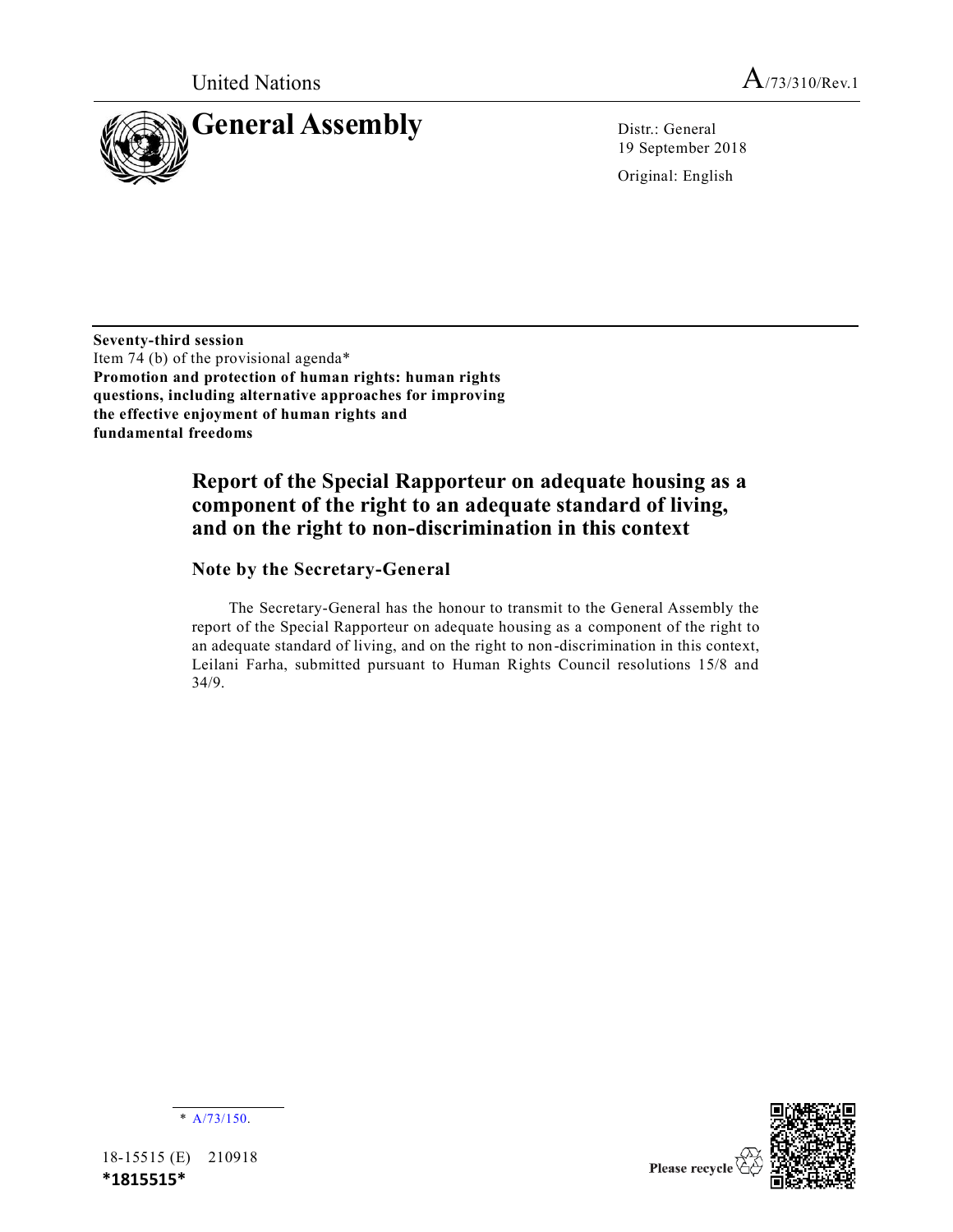## **Report of the Special Rapporteur on adequate housing as a component of the right to an adequate standard of living, and on the right to non-discrimination in this context**

## *Summary*

In the present report, the Special Rapporteur examines the issue of the right to housing for residents of informal settlements and the commitment made by States to upgrade such settlements by 2030. Nearly one quarter of the world's urban population lives in informal settlements or encampments, most in developing countries but increasingly also in the most affluent. Living conditions are shocking and intolerable. Residents often live without water and sanitation, and are in constant fear of eviction.

Past approaches have been premised on the idea of eliminating "slums", often resorting to evictions and relocating residents to remote locations on the outskirts of cities. The present report proposes a very different, rights-based approach that builds upon informal settlement communities and their inherent capacities. It understands informality as resulting from systemic exclusion and advances a set of recommendations for supporting and enabling residents to become full participants in upgrading. The recommendations have their basis in international human rights obligations, particularly those flowing from the right to housing, and cover a number of areas, including the right to participation, access to justice, international cooperation and development assistance, environmental concerns, and business and human rights.

The report reaches some simple but urgent conclusions: the scope and severity of the living conditions in informal settlements make this one of the most pervasive violations of human rights globally. The world has come to accept the unacceptable. It is a human rights imperative that informal settlements be upgraded to meet basic standards of human dignity. Recognizing this, and mobilizing all actors within a shared human rights paradigm, can make the 2030 upgrading agenda achievable.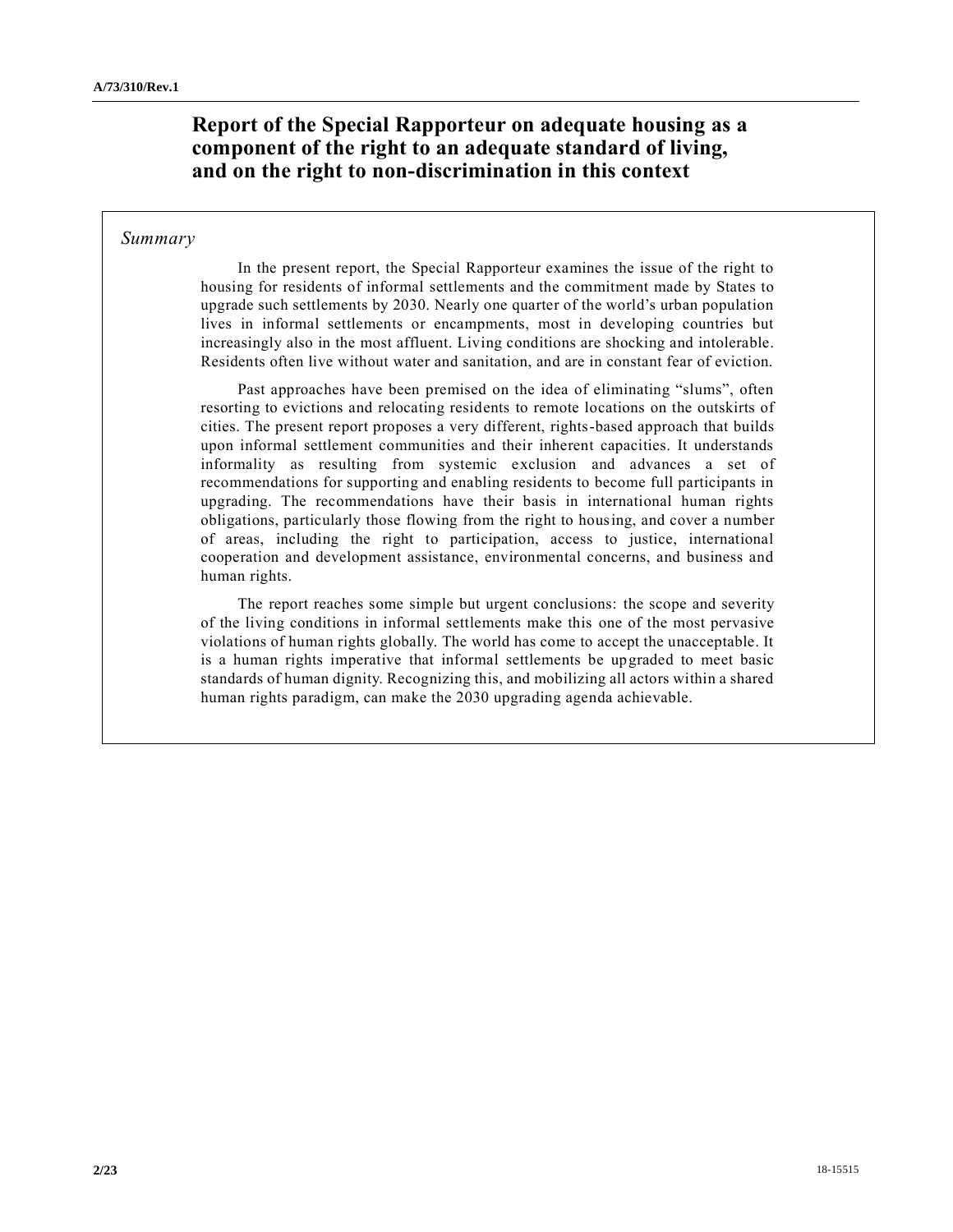# Contents

|      |                                                                    |                                                                                    | Page           |
|------|--------------------------------------------------------------------|------------------------------------------------------------------------------------|----------------|
| Ι.   |                                                                    |                                                                                    | $\overline{4}$ |
|      | А.                                                                 | The Sustainable Development Goals imperative: upgrade informal settlements by 2030 | $\overline{4}$ |
|      | <b>B.</b>                                                          |                                                                                    | $\overline{4}$ |
|      | C.                                                                 | Understanding informal settlements as both rights violations and as rights claims  | 6              |
| П.   | Recommendations for rights-based upgrading of informal settlements |                                                                                    | $\overline{7}$ |
|      | Α.                                                                 |                                                                                    | $\overline{7}$ |
|      | Β.                                                                 |                                                                                    | 16             |
|      | C.                                                                 |                                                                                    | 18             |
|      | D.                                                                 |                                                                                    | 19             |
|      | Е.                                                                 | International cooperation and development assistance                               | 20             |
|      | F.                                                                 |                                                                                    | 21             |
|      | G.                                                                 |                                                                                    | 22             |
| III. |                                                                    |                                                                                    | 23             |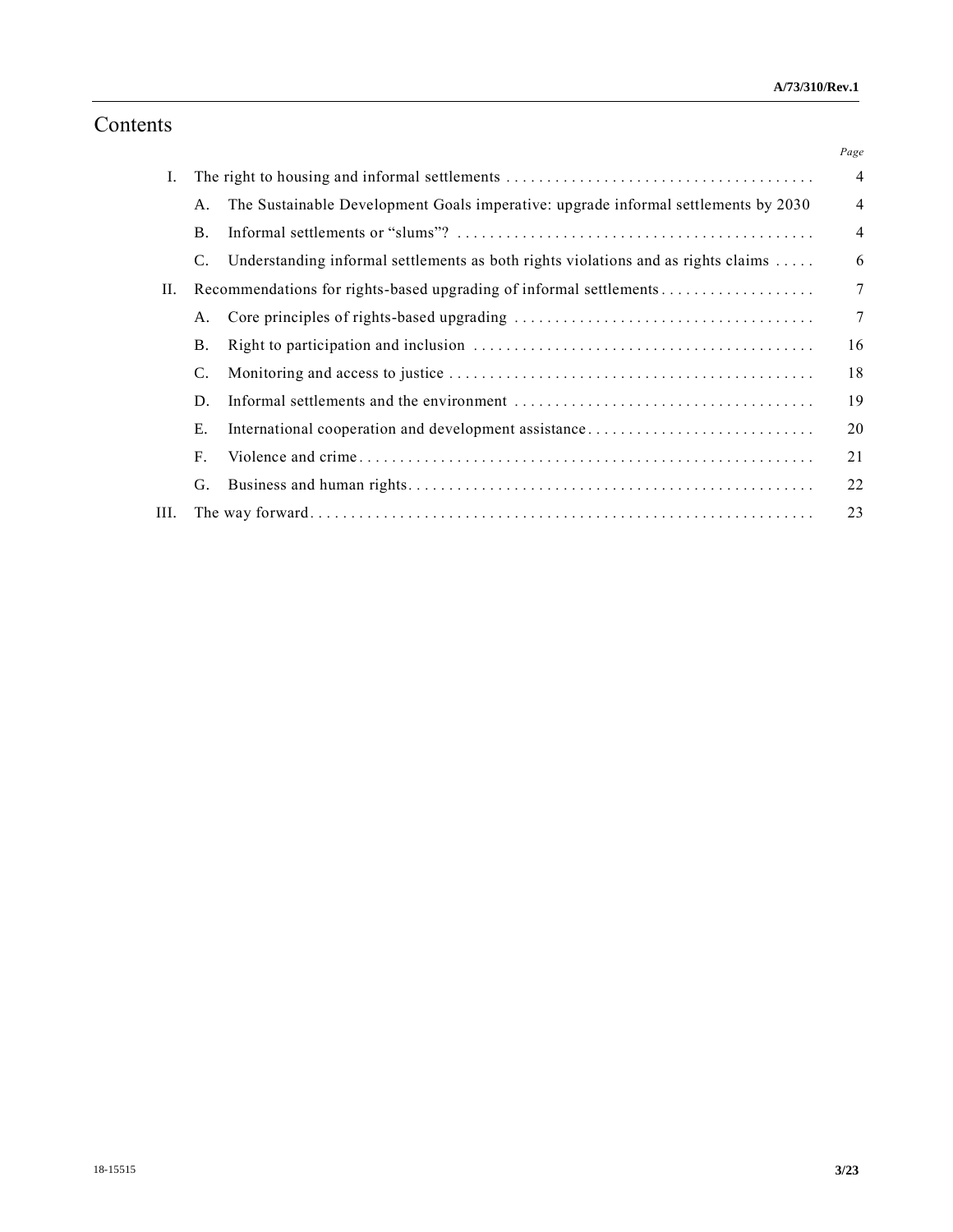## **I. The right to housing and informal settlements**

## **A. The Sustainable Development Goals imperative: upgrade informal settlements by 2030**

1. Nearly one quarter of the world's urban population, 883 million people, live in informal settlements; 520 million of these people are in Asia. In sub-Saharan Africa, over half of city dwellers live in informal settlements; in Latin America and the Caribbean the estimate is 21 per cent.<sup>1</sup> Conditions in these settlements are often inhumane. Many residents live in overcrowded, insecure dwellings, without water and sanitation, fearful of eviction and subject to preventable life-threatening illnesses.

2. States have committed to taking action. Goal 11 of the 2030 Agenda for Sustainable Development commits States to "upgrade slums" by 2030. This is attached to the broader commitment to ensure access for all to "adequate, safe and affordable housing" by 2030.

3. This is a tall order, to say the least. The aim of the present report is to provide concrete guidance on how to draw on human rights-based approaches that have proven successful, building on the capacities of residents of informal settlements to direct and manage upgrading processes. Rather than criminalizing residents of informal settlements, the proposed approach recognizes and supports them as rights claimants. The report provides a set of recommendations developed with input from residents of informal settlements, experts and responses to a questionnaire from governments, non-governmental organizations, national human rights institutions and international financial institutions, as well as through information gathered by the Special Rapporteur during country visits. They are grounded in applicable international human rights standards. <sup>2</sup>

## **B. Informal settlements or "slums"?**

4. While Agenda 2030 refers to "slums", the Special Rapporteur prefers the term "informal settlements" as one that is more in keeping with a human rights-based approach to housing. The term "slum" is often considered pejorative and stigmatizing and has generally led to bad policy: "slums" are often viewed as a problem requiring "clearance", rather than as communities to be supported.<sup>3</sup> Households reported by governments as having been "upgraded" have often been warehoused in housing blocks devoid of dignity, culture or community, or displaced to outlying urban wastelands with no access to work, social ties, transportation or services.

5. The present report proposes a radically different approach centred on the right to housing. It understands that informality is created and exacerbated by the imposition of a particular system of laws, private markets, planning and resource allocation that neglects and violates the fundamental rights of those who have no choice but to rely on informal settlements. Colonizing systems of land and property

<sup>1</sup> United Nations, *The Sustainable Development Goals Report 2018* (New York, 2018) p. 24; and report of the Secretary-General on progress towards the Sustainable Development Goals [\(E/2018/64,](https://undocs.org/E/2018/64) statistical annex, p. 83).

<sup>&</sup>lt;sup>2</sup> Officials and development actors involved in upgrading of informal settlements should also be aware of and apply the basic principles and guidelines on development-based evictions and displacement [\(A/HRC/4/18,](https://undocs.org/A/HRC/4/18) annex I) and the guiding principles on security of tenure for the urban poor [\(A/HRC/25/54\)](https://undocs.org/A/HRC/25/54), and fully comply with them in their planning and project implementation.

<sup>&</sup>lt;sup>3</sup> For a discussion of terminology, see United Nations Conference on Housing and Sustainable Urban Development (Habitat III), issue paper No. 22, "Informal settlements" (31 May 2015).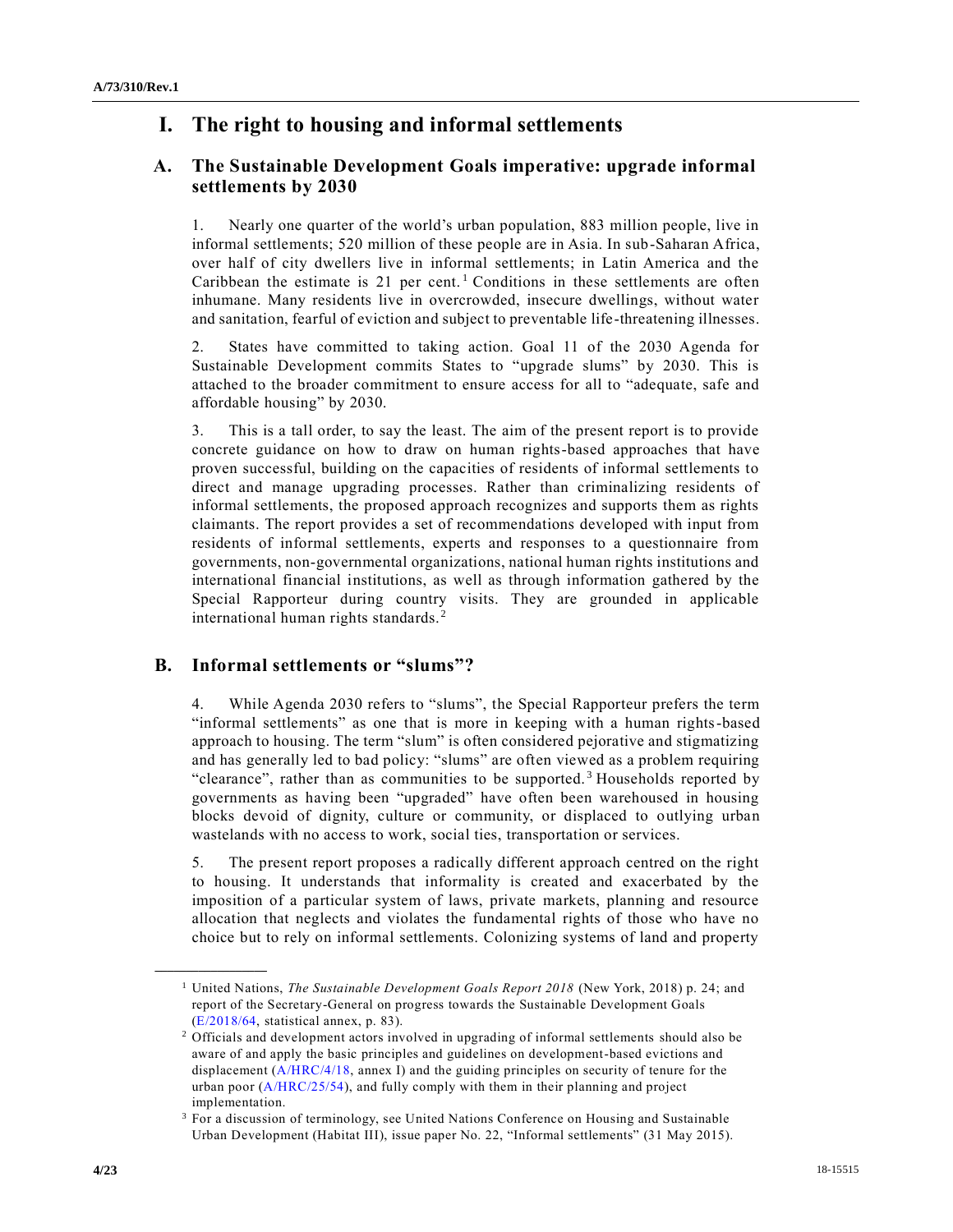have been imposed on indigenous peoples' relationships to land and housing. In developing countries, large segments of the population are deemed illegal when housing themselves in the best manner they can and live under constant threat of forced removal from their homes. In affluent countries, the law not only prevents the construction of rudimentary shelter by those who are homeless, it criminalizes them, sometimes even for eating and sleeping.

6. Informality is a response to exclusionary formal systems. Those who mig rate to cities for work or who are displaced from other neighbourhoods must create, through informal settlements, a subsidiary housing system to meet urgent needs that the formal housing system has failed to meet. Land at the margins of cities is often first settled informally, with informal businesses arising to respond to needs for water, sanitation, electricity, transportation, food, clothing and other necessities. These settlements provide necessary housing for the labourers and service providers on whom cities rely, yet they are criminalized, denied services, face widespread discrimination and are forced to pay exorbitant prices for basic necessities or go without.

7. Informal settlements range from constantly displaced homeless encampments in the most affluent countries,  $4$  to massive communities in the global South, such as Orangi Town, in Karachi, Pakistan, with an estimated 2.4 million inhabitants. <sup>5</sup> Modalities include squats in abandoned buildings, improvised homes in containers, tents or boats or shacks made of whatever materials can be scavenged. Elsewhere, long established informal communities may consist of durable housing of bricks and mortar. Unregulated and often exploitative informal rental markets constitute a growing component of informal housing.

8. Residents of informal settlements affirm humanity in the most inhumane circumstances. The Special Rapporteur has visited many informal settlements in the global North and South. She has found the severity of the living conditions and the failure of States to respond to them profoundly disturbing.

9. In a large informal settlement in Mumbai, India, the Rapporteur saw a rodent infestation caused by a lack of waste removal. She met children playing on garbage heaps as if they were trampolines in a Roma settlement in Belgrade. She visited residents in overcrowded shacks in Mexico City stretching alongside a functioning railway line. She experienced complete darkness — during the daytime — in the homes of persons of African descent who had no access to electricity living just outside of Lisbon. She saw children with disabilities languishing alone in the back of homes in settlements in Cabo Verde. She visited migrants in Santiago living in damp abandoned buildings with live electrical wires exposed. She has sat with people in homeless encampments under highway bypasses and on pavements in California and in Delhi, India, with no access to toilets or showers and constantly fearing being "cleaned" off the streets. In Buenos Aires, she toured an unrecognized settlement to which police and ambulances refuse services. In Seoul she met with residents living amid rubble, in half-demolished homes on the site of violent forced evictions surrounded by skyscrapers. In Indonesia and the Philippines, she visited informal communities in flood prone areas, fearful of being evicted and forced to move away from their homes and communities.

10. And yet, despite these disastrous outcomes of imposed informality, residents express a strong sense of community and home. Streets are named, houses numbered, residents' associations formed, community centres and schools built, social

<sup>4</sup> See National Law Center on Homelessness and Poverty, "Tent city, USA: the growth of America's homeless encampments and how communities are responding" (2017).

<sup>5</sup> Tabrez Uz Zaman, H.D. Goswami and Yamin Hassan, "The impact of growth and development of slums on the health status and health awareness of slum dwellers", *International Journal of Medical Research and Health Sciences*, vol. 7, No. 3 (2018), p. 56.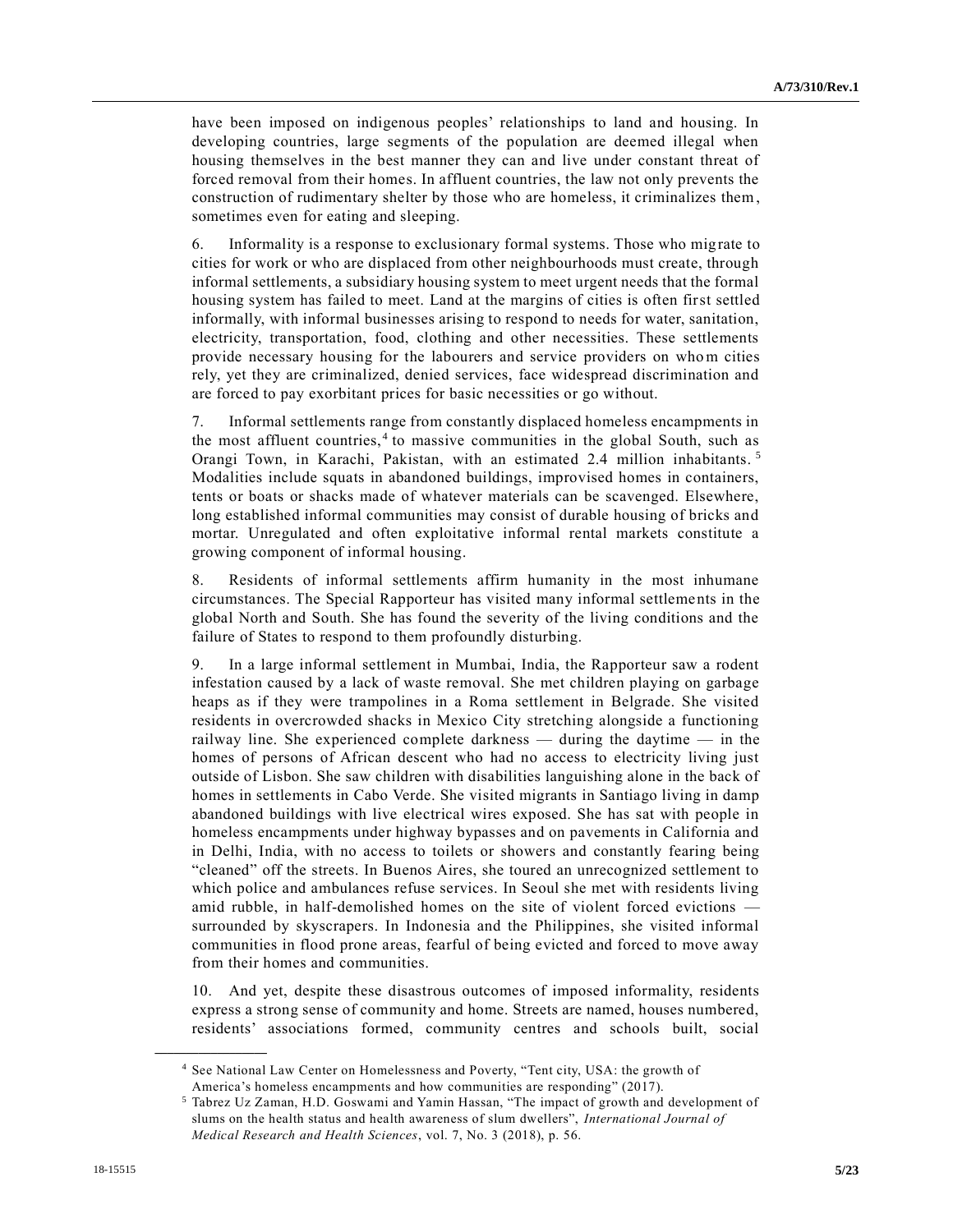programmes instituted and shops and services established. In fact, for all their informality, these settlements are critical components of the economies of most major cities and are a main provider of housing in the global South and economies in transition.

## **C. Understanding informal settlements as both rights violations and as rights claims**

11. From a human rights perspective, informal settlements have a dual nature. On the one hand, they are systemic human rights violations, the effects of State actions, inaction and policies that deprive millions of their fundamental human rights.

12. A State is in violation of international human rights law if any significant portion of the population is deprived of access to basic shelter or housing. States are obliged to adopt "enabling strategies" to implement the right to housing for residents of informal settlements within the shortest possible time, by all appropriate means, using the maximum of available resources. <sup>6</sup> It is obvious that most States are in clear non-compliance with this obligation. Indeed, the scope and severity of the living conditions in informal settlements make them one of the most pervasive violations of the human rights of dignity, security, health and life worldwide. It is critical that they be recognized as such.

13. On the other hand, informal settlements are often an incredible accomplishment, a profound expression of individuals, families and communities claiming their place and their right to housing. They are "habitats made by people", who are creating homes, culture and community life in the most adverse circumstances.<sup>7</sup> The act of claiming places in cities and constructing homes challenges spatial exclusion, the appropriation of land and property by the wealthy for no purpose but speculation, the colonization of indigenous territories and attempts by authorities to render entire communities invisible by not recognizing them. In response, informal settlements are a statement: "we are here" and "we will not disappear". They are a form of grassroots human rights practice led by those excluded from housing, women, those who experience the effects of economic inequality, people with disabilities, migrants, and those facing racial and ethnic discrimination. It is within this dual recognition of informality as rights violating and rights claiming that a rights-based approach must be grounded.

14. A human rights-based approach to informal settlement upgrading, based on the right to remain in situ where possible, and to be adequately housed nearby when relocation is necessary or preferred, is an essential component of a broader commitment to bringing human rights to cities, and to the new urban agenda of sustainable inclusive development. An integrated human rights approach, as proposed in the present report, focuses on securing adequate housing, in all of its dimensions, as a response to structural conditions and societal dynamics that deprive residents of the right to housing, with a view to enabling communities to define, for themselves, what constitutes a home that provides dignity and security.

15. The following recommendations for rights-based upgrading have been fashioned to assist in the implementation of the 2030 Agenda for Sustainable Development and the New Urban Agenda by harnessing the potential of a human

<sup>6</sup> Committee on Economic, Social and Cultural Rights, general comment No. 3 (1990) on the nature of States parties' obligations, para. 10, and general comment No. 4 (1991) on the right to adequate housing, para. 14.

 $^7$  Lorena Zárate, "They are not 'informal settlements' — they are habitats made by people", The Nature of Cities, 26 April 2016.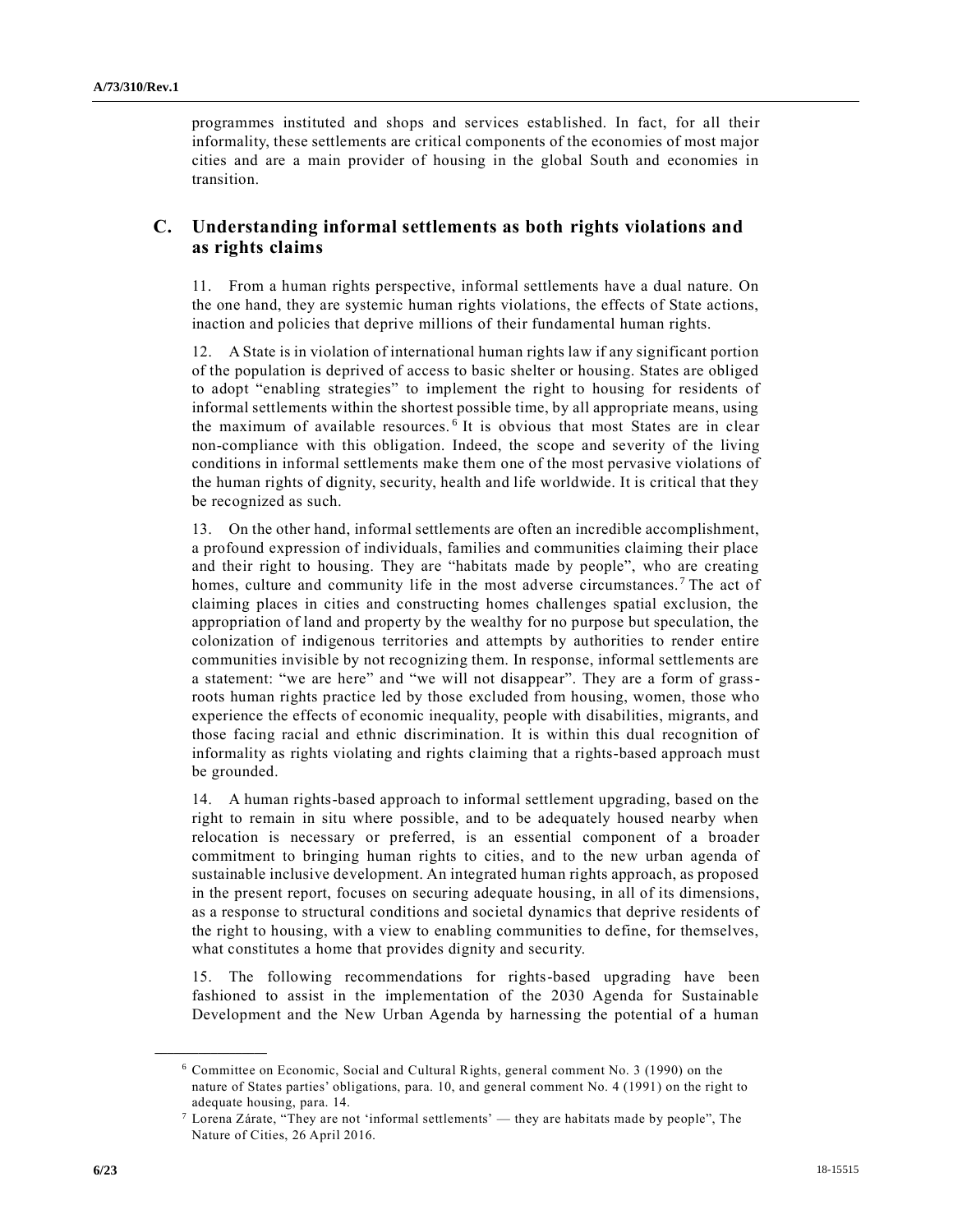rights-based approach. They demand a significant shift in the relationship between governments and informal communities from one in which governments criminalize, penalize and obstruct the process of claiming the right to housing within informal settlements, to one in which this process is community led and enabled through new approaches to ownership, tenure, inclusive planning, innovative legislative and programmatic initiatives, and rights-based participation and accountability. The recommendations should inform the actions of all levels of government, development agencies, non-governmental organizations and private actors involved in upgrading of informal settlements.

## **II. Recommendations for rights-based upgrading of informal settlements**

## **A. Core principles of rights-based upgrading**

#### **1. Require that upgrading programmes comply with the right to adequate housing**

16. The overriding objective for informal settlement upgrading should be the full enjoyment of the right to adequate housing. Upgrading policies, programmes and strategies should incorporate each of the principles for human rights-based housing strategies described in the report of the Special Rapporteur to the Human Rights Council contained in document [A/HRC/37/53.](https://undocs.org/A/HRC/37/53)

17. Effective and accessible procedures must be established to ensure that residents can hold governments and other actors accountable for all aspects of the right to housing, including the positive obligations to apply the "maximum" of "available resources" and "all appropriate means" to address the conditions in which people in informal settlements live.<sup>8</sup>

18. Decision-making at all levels of government, as well as within development agencies and international financial institutions, must be held accountable to this standard.

19. Residents of informal settlements must be provided with information about the right to housing. It is helpful if declarations or principles based on the right to housing are adopted and applied to all aspects of upgrading. An agreement concerning urbanization of informal settlements adopted by the Asociación Civil por la Igualdad y la Justicia affirms 10 key upgrading principles based on the right to housing and offers a good example.<sup>9</sup>

20. The Kenya National Commission on Human Rights was engaged through a court order to oversee the allocation of upgraded units to the residents of Kibera Soweto East. The Commission reports that it has adopted the values and principles of a human rights-based approach, rooted in constitutional provisions requiring that state organs and persons respect the rule of law, participation of the people, human dignity, human rights, equity, social justice, non-discrimination, integrity, transparency and accountability.<sup>10</sup>

<sup>8</sup> International Covenant on Economic, Social and Cultural Rights, art. 2, para. 1; and Committee on Economic, Social and Cultural Rights, general comment No. 4, para. 14.

<sup>9</sup> "Acuerdo por la urbanización de las villas", available at [http://acuerdoporlaurbanizacion.org/wp](http://acuerdoporlaurbanizacion.org/wp-content/uploads/2016/10/AcuerdoxlaUrbanizacion-1.pdf)[content/uploads/2016/10/AcuerdoxlaUrbanizacion-1.pdf](http://acuerdoporlaurbanizacion.org/wp-content/uploads/2016/10/AcuerdoxlaUrbanizacion-1.pdf) (Spanish only).

<sup>&</sup>lt;sup>10</sup> Submission of the Kenya National Commission on Human Rights for the present report.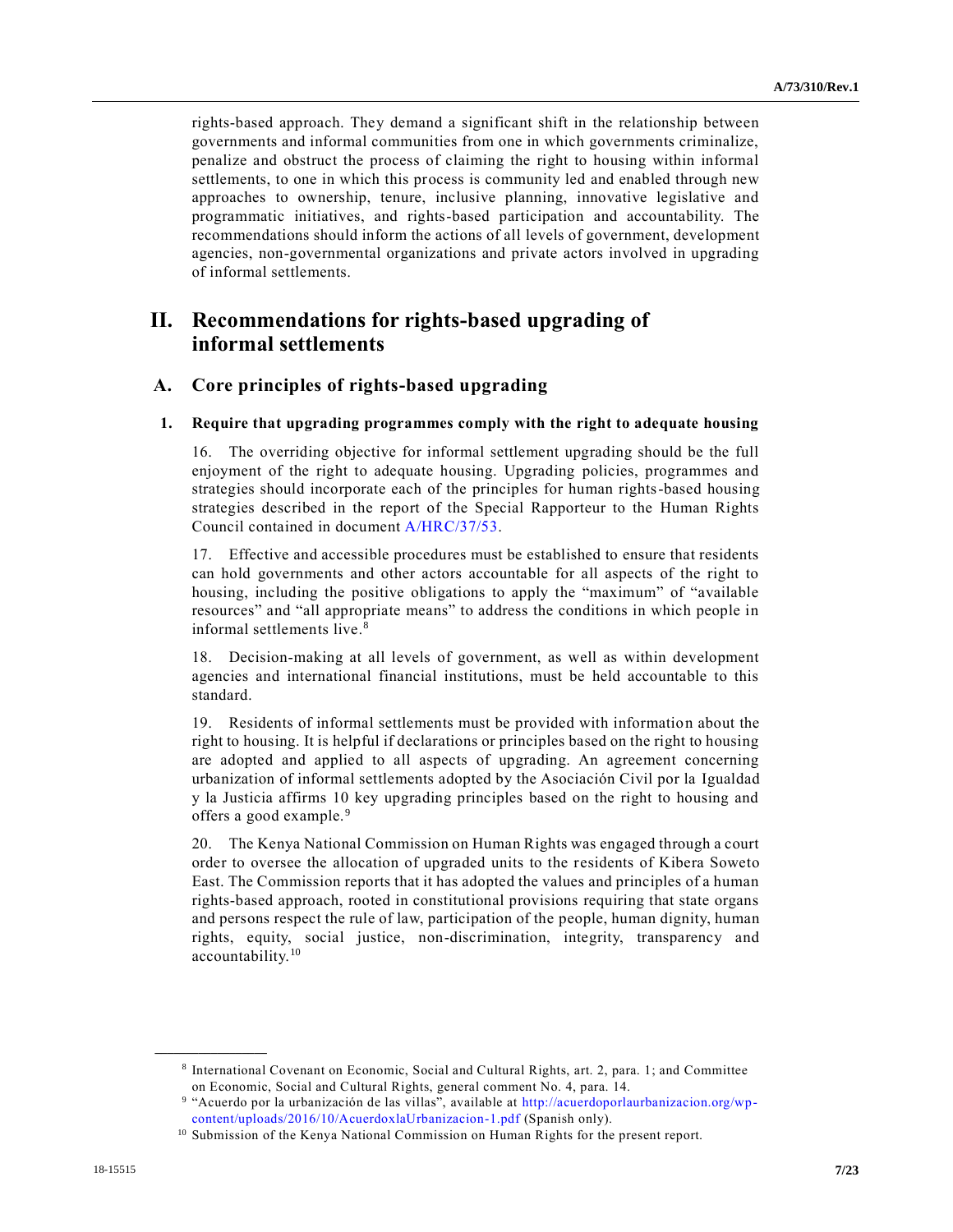## **2. Address all of the components of the right to housing in an integrated fashion, recognizing the links between housing and other social rights**

21. As an end goal, upgrading schemes must fulfil all aspects of the right to adequate housing under international human rights law. This includes living without discrimination, in security, peace and dignity, in housing with secure tenure, that is affordable, habitable, culturally adequate, in a decent location, accessible, and where services are available.<sup>11</sup> These requirements should be refined by communities and households themselves to address different contexts.

22. Programmes to address particular components of the right to adequate housing, such as securing formal title or providing access to water or sanitation infrastructure, should not be implemented in isolation from, or at the expense of, other adequacy dimensions. For example, fees charged for sanitation or water may compromise the ability to remain in housing. Creating secure formal title may give rise to speculation and erode affordability, leading to the displacement of the poorest residents. Upgrading must begin by surveying and accurately identifying the housing, social, economic, health, educational and other needs of residents. A holistic approach, addressing this wide range of needs, should be adopted in all upgrading strategies.

## **3. Recognize the links between adequate housing and access to livelihood in the informal economy and support community economic development**

23. The struggle for a livelihood dominates everyday life for residents of informal settlements. Unregulated markets and lack of rule of law can lead to exploitation and further economic hardship. Many must pay significant amounts to private operators for transportation from the settlement to work or school. Residents are often denied access to water and sanitation by unaffordable fees and access to essential services may be ruled by cartels. Ensuring access to water and toilets and other necessities, regardless of residents' ability to pay, is an immediate priority in upgrading.

24. It must also be recognized that many residents rely on informal economic activity carried out from home to survive, whether they be hairstylists, shop or cafe owners, mechanics, or recyclers. Informal residents must be able to ensure that the location and design of upgraded housing supports their means of livelihood.

25. In Delhi, India, the Kathputli Colony, made up of street performers (musicians, puppeteers, magicians and others) relied on spaces within their informal settlement to perform, but were relocated to apartment blocks. They had unsuccessfully challenged the relocation in court, asking for an assurance that the project would be executed in such a manner that sufficient space would be made available for them to undertake the unique character of their vocation and display their skills for earning a livelihood.<sup>12</sup>

## **4. Recognize the right to remain in situ**

26. The right to remain in one's home and community is central to the right to housing.

27. In situ upgrading allows residents to retain their connections to their locality, protects social cohesion and can help to avoid disrupting livelihoods. <sup>13</sup> Relocation, in contrast, has many possible negative consequences and often results in a poorer

<sup>&</sup>lt;sup>11</sup> Committee on Economic, Social and Cultural Rights, general comment No. 4.

<sup>&</sup>lt;sup>12</sup> High Court of Delhi, Bhule Bisre Kalakar Co-Operative Industrial Production Society Ltd. and Others v. Union of India and Others, W.P.(C) 1290/2014 and CM APPL. 3834/2014, 30 March 2014, para. 5. Available at [www.kathputlicolonydda.com/pdfs/Judgement-dated-20.03.2014.pdf.](http://www.kathputlicolonydda.com/pdfs/Judgement-dated-20.03.2014.pdf)

<sup>&</sup>lt;sup>13</sup> See guiding principles on security of tenure.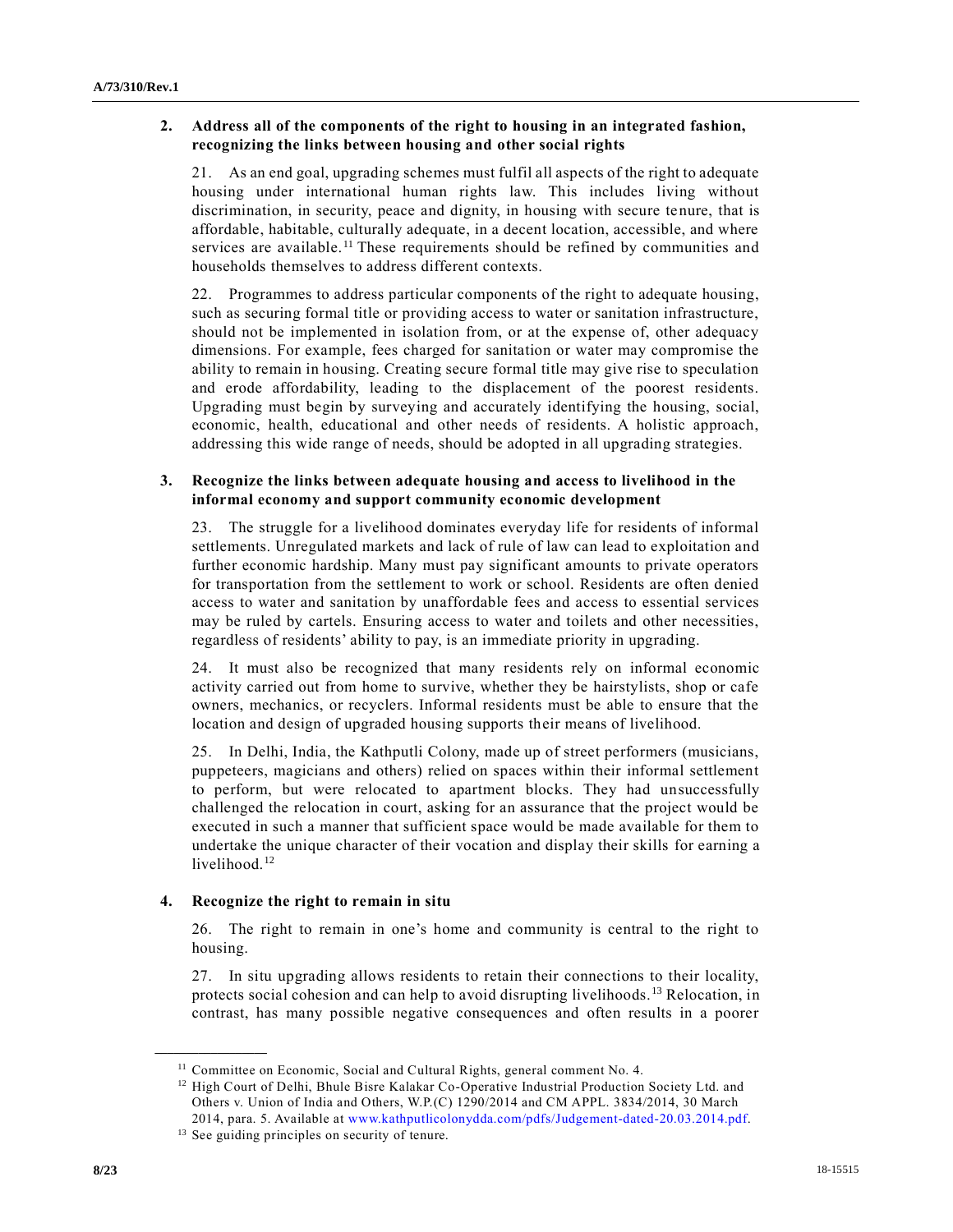quality of life. It has particularly negative repercussions for people with disabilities, the elderly, and children and young people. As Youth for Unity and Voluntary Action has demonstrated in India in its collaboration with Leher on the #UprootedChildhoods campaign, the effects of displacement and relocation on children include disrupted schooling and social networks and often the loss of safe spaces to play. <sup>14</sup>

28. The right to in situ upgrading must be recognized in law and communities should be provided with representation to seek enforcement of this right. Barrio Rodrigo Bueno in Buenos Aires, visited by the Special Rapporteur in 2016, has been successful in this respect. Situated in the midst of commercial and luxury residential developments, the community successfully contested applications for eviction and won the right to in situ upgrading.<sup>15</sup> Legislation has recently been enacted which provides for the upgrading of the community with ongoing communication with and collaboration of residents.<sup>16</sup>

#### **5. Rely on meaningful engagement and cease the use of eviction procedures**

29. States should immediately cease and desist from seeking to justify evictions of residents of informal settlements under domestic legal procedures. Courts should refuse to authorize such evictions in any but the most exceptional circumstances, and only when residents have been fully engaged in the process, when alternative housing of comparable or better quality is being provided and when all other requirements of international human rights have been honoured. Applications to evict are almost always indicative of flawed processes and lack of meaningful engagement with communities.

30. The approach taken by the South African courts moves in the right direction and should be applied by other courts. In the *Melani* case, the Slovo Park informal settlement challenged the decision of the City of Johannesburg not to apply for in situ upgrading and instead to relocate the community to an alternative location 11 km away.<sup>17</sup> The court held that the Government's upgrading policy, as required by the constitutional right to housing, envisages "a holistic development approach with minimum disruption or distortion of existing fragile community networks and support structures and encourages engagement between local authorities and residents living within informal settlements".<sup>18</sup> Relocation must be "the exception and not the rule" and any relocation must be to a location "as close as possible to the existing settlement".<sup>19</sup> On this basis, the City was ordered to reverse the decision to relocate the community and apply for funding for in situ upgrading.<sup>20</sup>

<sup>14</sup> See [http://leher.org/campaigns/uprootedchildhoods/.](http://leher.org/campaigns/uprootedchildhoods/)

<sup>&</sup>lt;sup>15</sup> See the work of the Centro de Estudios Legales y Sociales at [www.cels.org.ar/web/2015/04/](http://www.cels.org.ar/web/2015/04/amicus-por-el-barrio-rodrigo-bueno/) [amicus-por-el-barrio-rodrigo-bueno/.](http://www.cels.org.ar/web/2015/04/amicus-por-el-barrio-rodrigo-bueno/)

<sup>16</sup> Argentina, *Rodrigo Bueno urbanization law*, No, 5798 (23 March 2017), available at [http://www2.cedom.gob.ar/es/legislacion/normas/leyes/ley5798.html.](http://www2.cedom.gob.ar/es/legislacion/normas/leyes/ley5798.html) Proposals to designate the community land as public so as to avoid inflationary pressures were not, however, incorporated into the legislation (see Asociación Civil por la Igualdad y la Justicia, supplementary document concerning land management policies for redevelopment of informal settlements, available at [www.acuerdoporlaurbanizacion.org/#complementario](http://www.acuerdoporlaurbanizacion.org/#complementario) (Spanish only).

<sup>17</sup> High Court of South Africa, *Mohau Melani and Others v. City of Johannesburg and Others*, Case No. 02752/2014, 22 March 2016.

<sup>18</sup> Ibid., para. 34.

<sup>19</sup> Ibid., para. 35.

<sup>20</sup> Ibid., Order, paras. 1 and 2.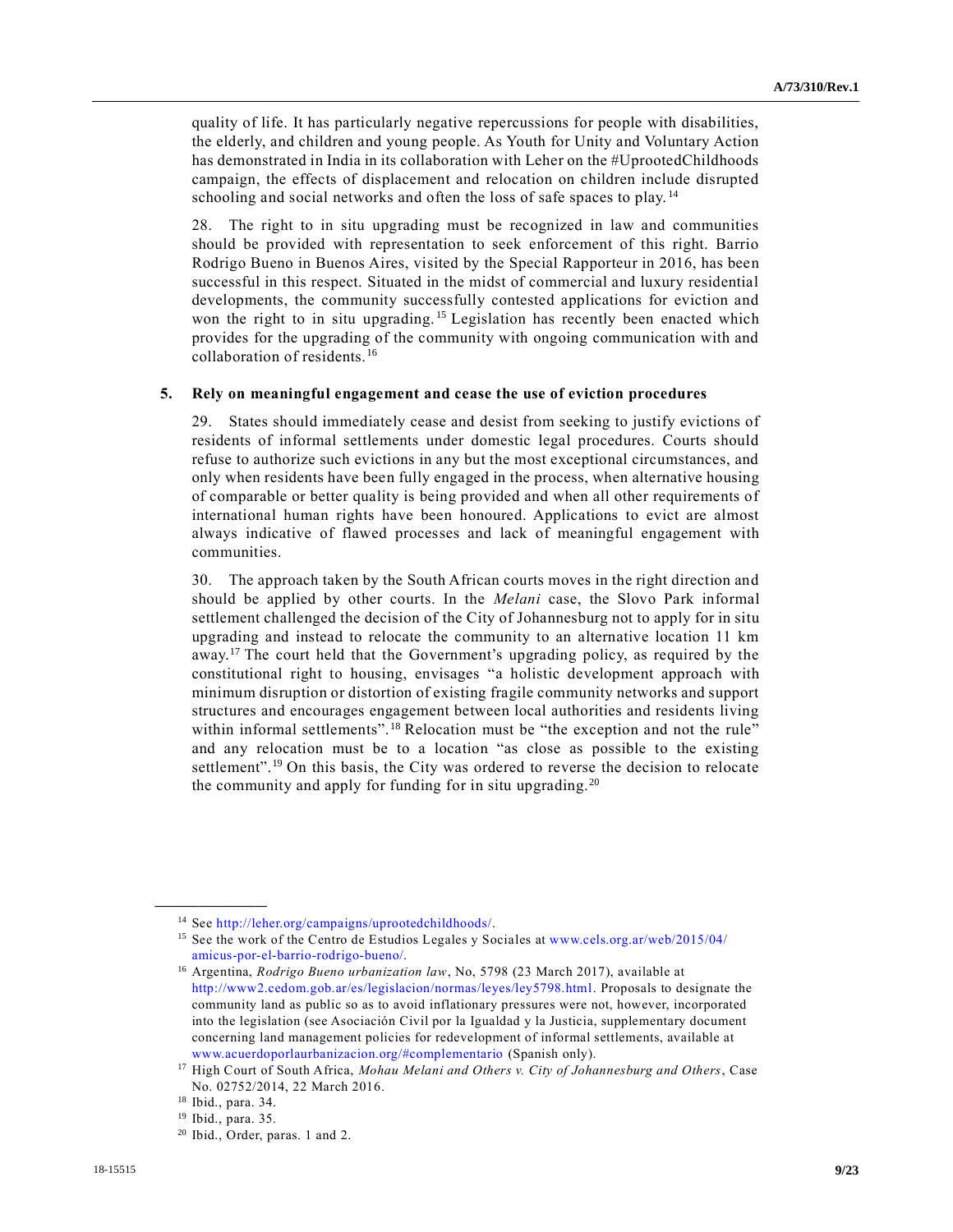## **6. Where relocation is necessary or preferred, ensure compliance with the right to housing and all other human rights standards**

31. Sometimes upgrading requires relocation and resettlement because of hazardous or dangerous conditions that cannot be mitigated, or relocation may be chosen by communities for other reasons. In these cases, all affected groups and households must be allowed to participate in the decisions regarding relocation, including the geographic site, the timing of relocation and the allocation and design of the new housing.

32. Where the government proposes relocation, the burden of proof is on the State to show why in situ upgrading is unfeasible. Authorities must publish and disseminate their reasoning to the community and allow it to be reviewed by a body capable of reversing the decision to relocate, providing a full hearing to residents.

33. Where most residents of a community prefer relocation but some do not consent, those residents, where possible, should be allowed to remain. Where temporary relocation is required for in situ upgrading, this must be time-limited and meet adequacy and all human rights standards.

34. In any instance of relocation, whether temporary or permanent, or from public or private land,<sup>21</sup> States must comply with the basic principles and guidelines on development-based evictions and displacement [\(A/HRC/4/18,](https://undocs.org/A/HRC/4/18) annex I). These require, in particular, that relocation sites should be located in the vicinity of the original site, have access to all necessary amenities (particularly water, sanitation and electricity) and maintain access to livelihoods. Authorities must provide full and adequate real and personal compensation for any costs.<sup>22</sup> Relocation sites must provide land and housing to residents that are of equal or better size and quality as that which they left (ibid.).

35. In Dakar, informal settlement dwellers had to be relocated to make way for a new road. Residents identified as their central needs access to basic infrastructure, preventing flooding and obtaining secure tenure. All of these needs were met. The cost of land in the resettlement site was adjusted based on household means, with the most vulnerable obtaining title without cost. Business owners were compensated for loss of revenue, homeowners were offered cash compensation or a free house and renters were given six months' free rent. <sup>23</sup>

#### **7. Prohibit any forced eviction and recognize a wide range of tenure systems**

36. The right to a secure home is a universal right under international human rights law. Lack of security of tenure can never justify forced evictions of those residing in informal settlements. Security of tenure under domestic law should not, therefore, be restricted to those with formal title or contractual rights to their land or housing. As noted by the previous Special Rapporteur in the guiding principles on security of tenure [\(A/HRC/25/54,](https://undocs.org/A/HRC/25/54) para. 5), security of tenure should be understood broadly as "a set of relationships with respect to housing and land, established through statutory or customary law or informal or hybrid arrangements, that enables one to live in one's home in security, peace and dignity". In order to protect the security of home in all circumstances, States must promote, protect and strengthen a variety of tenure forms.

<sup>21</sup> See, for example, Constitutional Court of South Africa, *City of Johannesburg Metropolitan Municipality v. Blue Moonlight Properties 39 (Pty) Ltd and Another*, Case No. CCT 37/11, 1 December 2011, para. 95.

<sup>&</sup>lt;sup>22</sup> See submission of Afghanistan Independent Human Rights Commission for the present report.

<sup>23</sup> Pierre Graftieaux, "Moving people to help people move", *Transportation Research Procedia*, Vol. 27 (2017).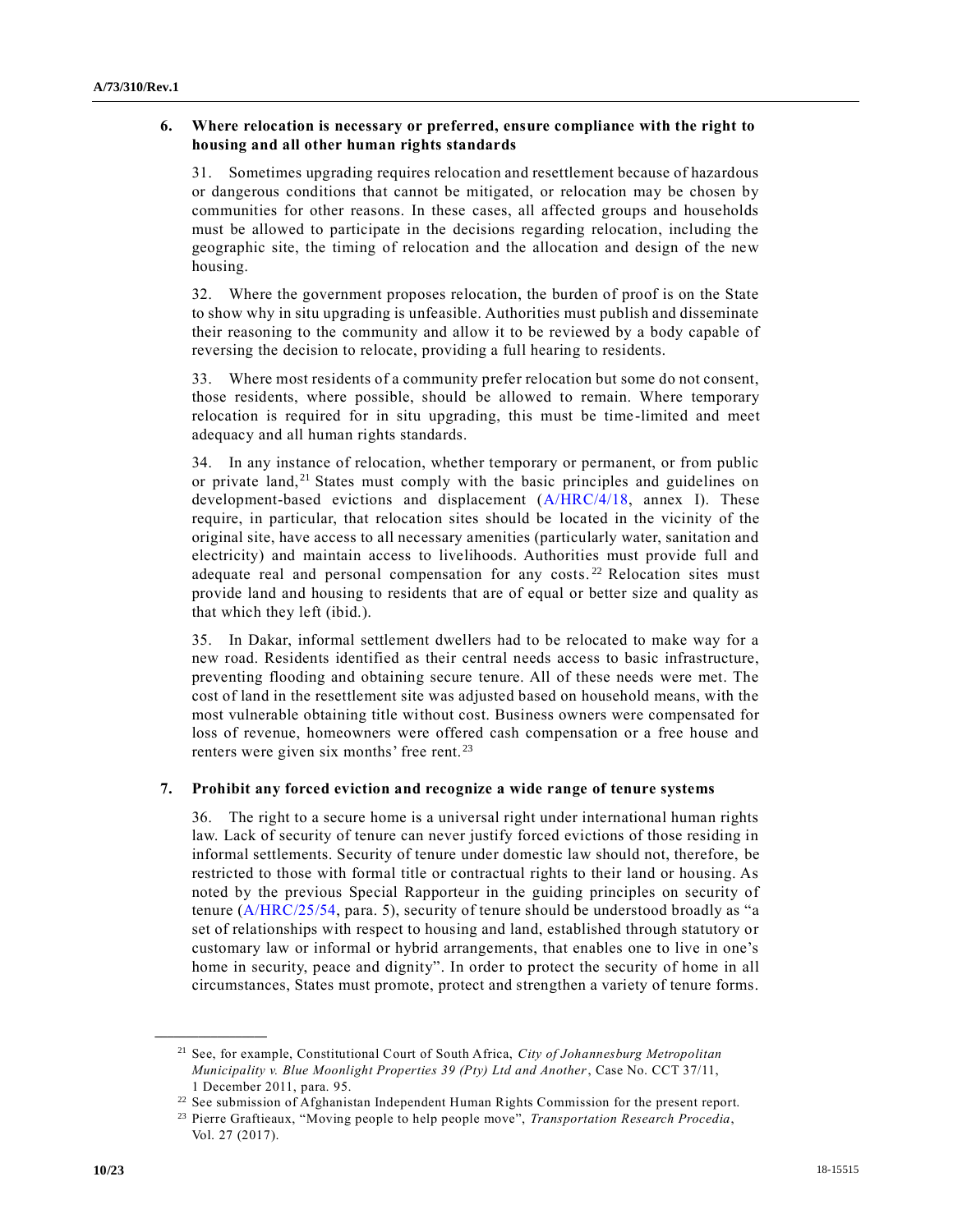Tenure arrangements of the most vulnerable and marginalized should be accorded priority (ibid.).

37. Communities should be supported in collecting and documenting understandings of informal tenure status through enumerations and tenure registration, with a view to ensuring long-term security. Administrative processes aimed at facilitating the regularization of informal settlements must be affordable, accessible, timely and not overly complex.

38. Namibia has informed the Special Rapporteur that the Flexible Land Tenure Act of 2012 provided for more planning, servicing and ownership of land in informal settlements in order to create alternative forms of land title that are simpler and cheaper to administer than existing forms of land title; to provide security of title for persons who live in informal settlements or who are provided with low income housing; and to empower the persons concerned economically by means of these rights.<sup>24</sup>

## **8. Revise laws to recognize informal settlements and adopt inclusionary planning and zoning**

39. Planning and zoning should never be used to justify unwarranted demolition of informal settlements, to deny access to services or to prevent relocation to proximate lands. In Lagos, Nigeria, the Urban and Regional Planning and Development Law of 2010 retroactively granted powers to authorities to seal up and demolish structures that contravened Lagos planning laws, resulting in the demolition of the informal settlement of Makoko, which housed approximately  $85,000$  people.<sup>25</sup>

40. Planning and zoning often serve to benefit more affluent communities, investors and development interests at the expense of those in need of housing. Planning must prioritize the allocation of appropriate land, services and zoning for residential housing close to services, employment and transportation and extend services and transportation to areas where informal settlements are located. In Medellin, Colombia, inclusionary planning included urban escalators and cable cars connecting informal neighbourhoods to central nodes of the city, leading to revitalization and successful upgrading.<sup>26</sup>

41. No urban development proposals should be approved if they fail to include housing for those already living in the area being developed. Any development must provide existing residents with housing that fully meets their needs, in terms of affordability, design and adequacy.

#### **9. Provide access to serviced land and economical building materials**

42. Where it is not possible to provide new arrivals to cities with built housing, land should be set aside or acquired for housing those in need, with water and sanitation facilities and temporary shelter available while houses are built on allocated plots. Tax incentives should be implemented to encourage private owners to make vacant land available for housing.

43. Economical materials should be provided for self-construction of homes. Innovations Housing, a non-governmental organization working in East Africa, has

<sup>&</sup>lt;sup>24</sup> Submission of Namibia for the present report.

<sup>&</sup>lt;sup>25</sup> Akinola E Akintayo, "Planning law versus the right of the poor to adequate housing: a progressive assessment of the Lagos state of Nigeria's Urban and Regional Planning and Development Law of 2010", *African Human Rights Law Journal*, vol. 14, No. 2 (2014).

<sup>&</sup>lt;sup>26</sup> Luisa Sotomayor, "Medellin: the new celebrity?" Spatial Planning in Latin America, 26 August 2013.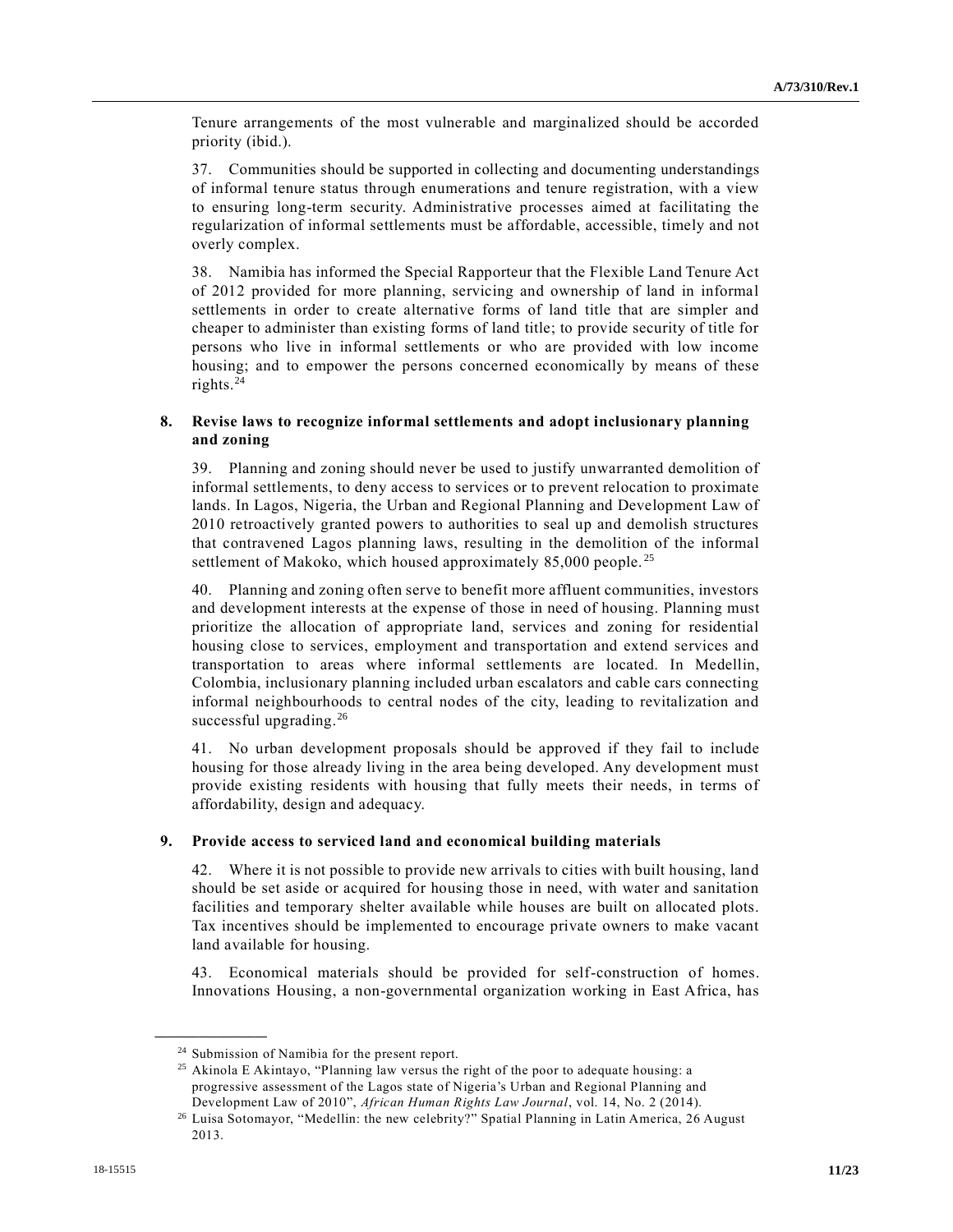supported social enterprises to develop economical building materials such as "soil bricks".<sup>27</sup>

## **10. Combat and prohibit discrimination and harassment against informal settlement residents and cease punitive denials of access to basic services**

44. People living in informal settlements face widespread discrimination and harassment on the basis of their housing status. This includes harassment of residents, bullying of children in schools, denial of access to credit, basic services, social programmes, public transportation, health care and education, and arrest and incarceration of community leaders. Residents are also frequently denied social support and employment for lack of a formal address.

45. In Canada, local authorities used tactics that included spreading chicken manure and fish fertilizer on an encampment, to enforce a by-law prohibiting overnight shelters in parks. Residents mobilized and the by-law was subsequently found by a court to violate constitutional rights to life, liberty and security of the person of residents of the encampment. <sup>28</sup>

46. Attempting to discourage residents from remaining in informal settlements or encampments by denying access to water, sanitation and health services and other basic necessities, as has been witnessed by the Special Rapporteur in San Francisco and Oakland, California, United States of America,<sup>29</sup> constitutes cruel and inhuman treatment and is a violation of multiple human rights, including the rights to life, housing, health and water and sanitation. Such punitive policies must be prohibited in law and immediately ceased. <sup>30</sup> Following expressions of concern from the Human Rights Committee, the United States federal Government introduced funding incentives for municipalities to rescind by-laws that criminalize homelessness.<sup>31</sup> More robust measures, however, are required.

47. States must adopt measures to ensure that discrimination, harassment or criminalization on the basis of tenure or housing status is prohibited in all areas and human rights institutions should address this form of discrimination.<sup>32</sup>

### **11. Recognize diverse household circumstances and address needs of marginalized groups**

48. Upgrading programmes must ensure that the unique needs and different experiences of women, persons with disabilities, migrants, non-citizens, the elderly, children and other marginalized groups are recognized and addressed.

49. The unique needs of women and girls, including vulnerability to violence and sexual assault, discussed below, must always be a priority. Consideration must also be given to practical needs related to menstruation and societal perceptions of privacy and expectations of modesty. A woman in the Mukuru settlement in Nairobi explained: "During my monthly period I can't urinate in the tin so I have to wait until

<sup>&</sup>lt;sup>27</sup> See Innovations Housing website [\(http://innovationshousing.com/projects/africa.htm\)](http://innovationshousing.com/projects/africa.htm).

<sup>28</sup> Supreme Court of British Columbia, *Abbotsford (City) v. Shantz*, 2015 BCSC 1909, 21 October 2015.

<sup>29</sup> Darwin Bond Graham, "United Nations expert describes Oakland and California's homeless crisis as 'cruel'", *East Bay Express*, 21 January 2018.

<sup>&</sup>lt;sup>30</sup> See concluding observations of the Human Rights Committee on the fourth periodic report of the United States of America [\(CCPR/C/USA/CO/4,](https://undocs.org/CCPR/C/USA/CO/4) para. 19) and [https://wraphome.org/what/](https://wraphome.org/what/homeless-bill-of-rights/california-right-to-rest-act/) [homeless-bill-of-rights/california-right-to-rest-act/.](https://wraphome.org/what/homeless-bill-of-rights/california-right-to-rest-act/)

<sup>&</sup>lt;sup>31</sup> National Law Center on Homelessness and Poverty, "The cost of criminalizing homelessness just went up by \$1.9 billion", press release, 18 September 2015, available at [www.nlchp.org/press\\_](http://www.nlchp.org/press_releases/2015.09.18_HUD_NOFA_criminalization) [releases/2015.09.18\\_HUD\\_NOFA\\_criminalization.](http://www.nlchp.org/press_releases/2015.09.18_HUD_NOFA_criminalization)

 $32$  Guiding principles on security of tenure [\(A/HRC/25/54,](https://undocs.org/A/HRC/25/54) para. 5), paras. 10 and 50-59.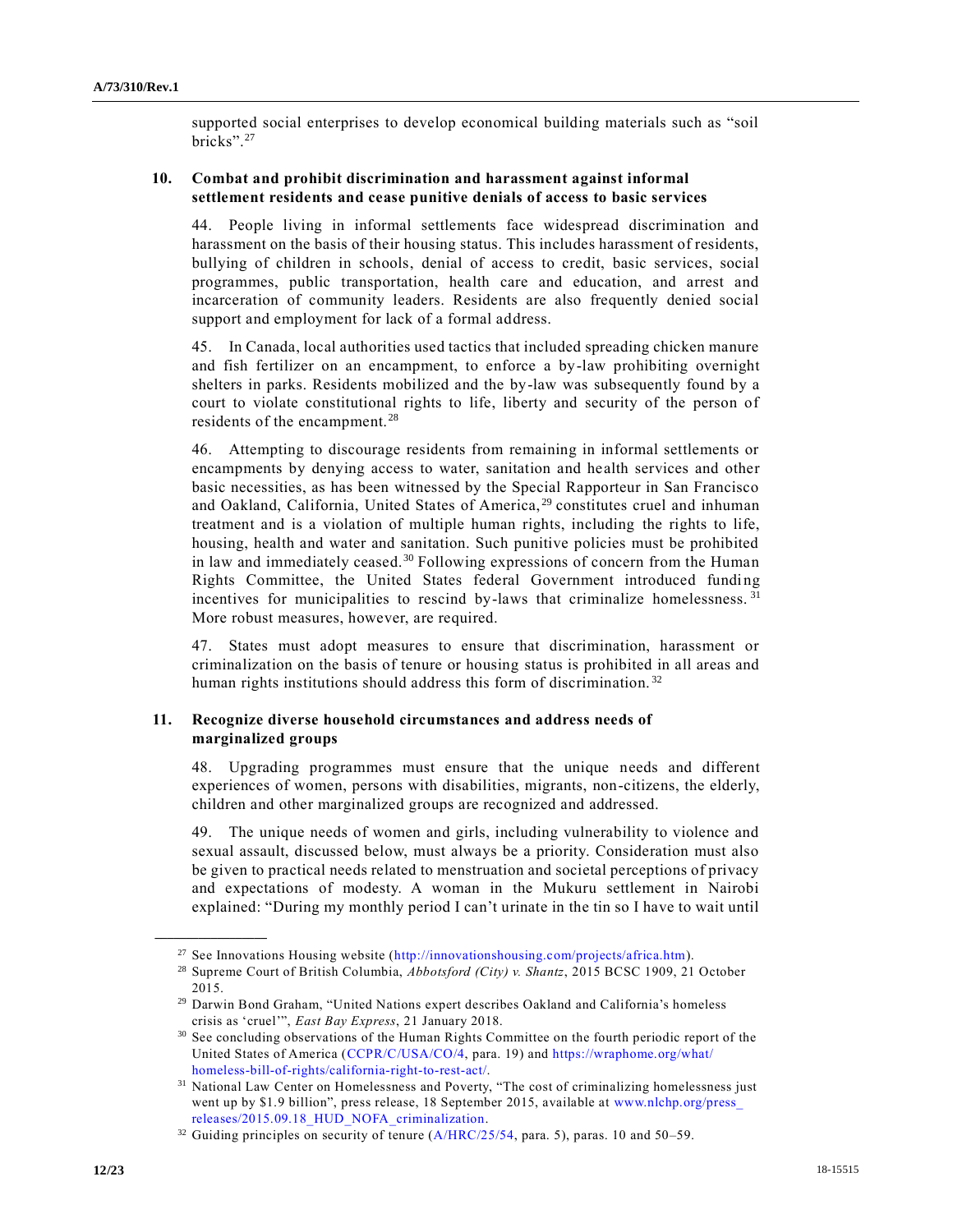morning. Because sometimes some drops of blood can remain in the tin and everyone uses the tin so it's embarrassing".<sup>33</sup>

50. For persons with mobility impairments, toilets are difficult to reach when offered on a communal basis and are rarely accessible, leaving persons with disabilities to manage within their homes. <sup>34</sup>

51. Upgrading programmes must be culturally sensitive. This requires attention to spatial planning, colour, size of units, facilities and diverse religious customs. Upgrading indigenous settlements must ensure that indigenous people themselves are actively involved in developing their housing, drawing on their knowledge and practices.<sup>35</sup> While visiting Mexico City, the Special Rapporteur was struck by the contrast between government designed housing lacking in cultural influence and an urban upgrading project designed by indigenous residents which incorporated indigenous art, a sweat lodge, a gathering space and social enterprises. <sup>36</sup>

### **12. Ensure adequate budgeting and resource allocation with the input and oversight of residents**

52. Ensuring adequate budgetary allocations to address housing needs in informal settlements is a central human rights obligation of States. To date, the international community, domestic courts and human rights bodies have failed to adequately hold States accountable to the obligation under international human rights law to apply the maximum of available resources to upgrading informal settlements. States must ensure that public expenditure is sufficient to meet commitments in the 2030 Agenda while also adopting taxation measures, to discourage investors from leaving land and property vacant for speculative purposes and to address growing disparities in wealth and income.

53. Governments frequently subsidize housing, infrastructure and commercial projects in formal areas that primarily benefit wealthy and middle -class populations, while denying subsidies to the residents of informal settlements. States must review budgetary measures to ensure that subsidies are directed to those most in need.

54. Budgeting and resource allocation for upgrading must be subject to transparency, accountability and effective oversight by affected residents.

55. In the Saeng Mook Da settlement in Thailand, the government informs community leaders when funding for construction and upgrading work is available. Community members then convene and make collective decisions regarding allocations with particular attention to those without sufficient means as beneficiaries. A community committee reviews all decisions on allocation of funds.<sup>37</sup>

## **13. Ensure a non-discriminatory human rights-based approach to credit and microfinance**

56. Upgrading programmes too often rely on financing of home ownership through mortgage subsidies, even though 60 to 80 per cent of those in need of housing cannot

<sup>&</sup>lt;sup>33</sup> Extract from story prepared by Edith Kalela of the Muungano wa Wanavijiji/Akiba Mashinani Trust, on file with the authors; see further Inga T. Winkler and Virginia Roaf, "Taking the bloody linen out of the closet: menstrual hygiene as a priority for achieving gender equality", *Cardozo Journal of Law and Gender,* vol. 21, No. 1 (2015).

<sup>&</sup>lt;sup>34</sup> See submission of Kenya for the present report.

<sup>35</sup> See United Nations Declaration on the Rights of Indigenous Peoples, arts. 23 and 24.

<sup>36</sup> See the work of the Habitat International Coalition [\(www.hic-gs.org/\)](http://www.hic-gs.org/).

<sup>&</sup>lt;sup>37</sup> Nausica Castanas and others, "Leave no one behind: community driven urban development in Thailand", working paper (London, International Institute for Environment and Development, December 2016).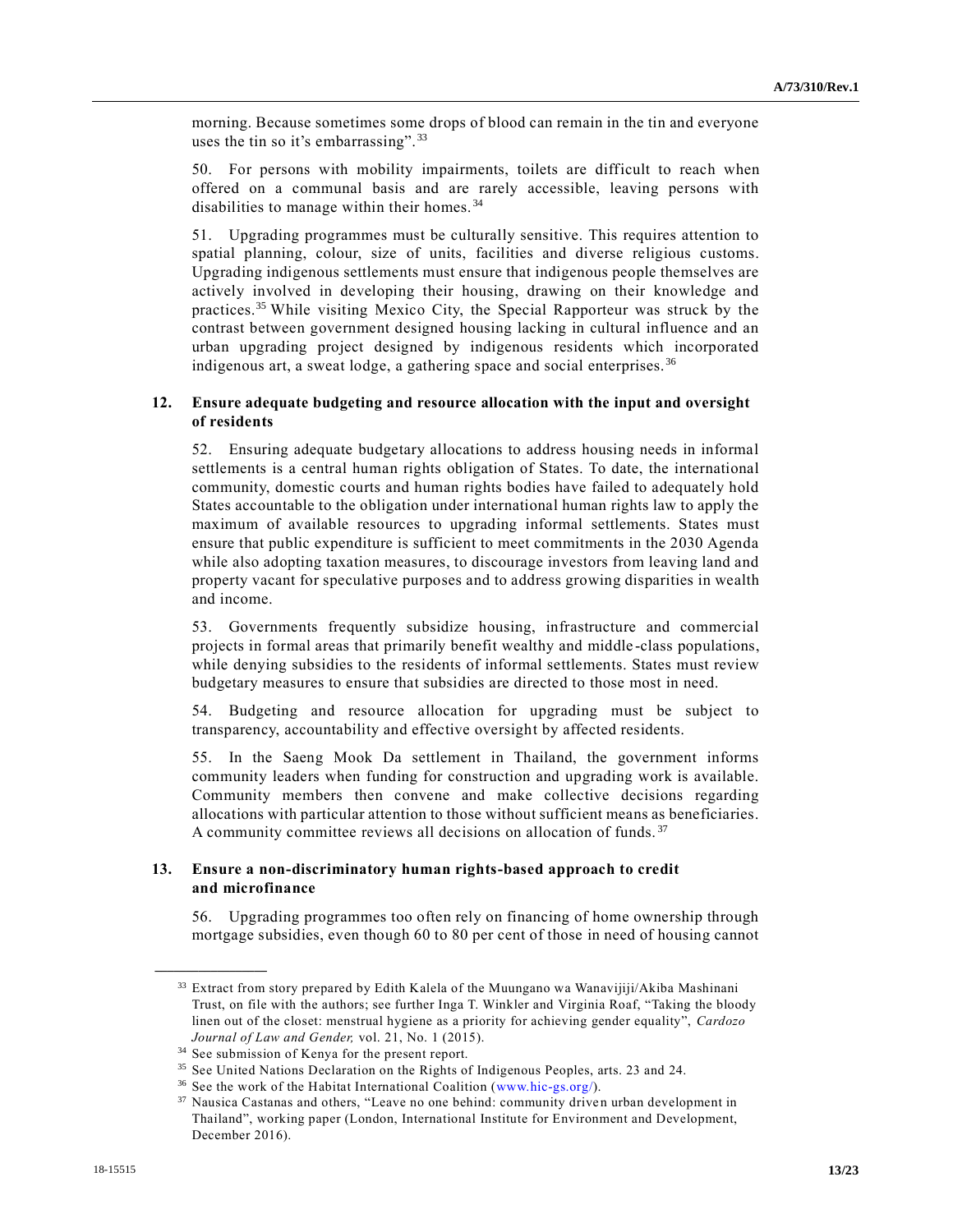qualify for them.<sup>38</sup> In sub-Saharan Africa, only about 3 per cent of households have access to mortgages from the formal financial system. <sup>39</sup>

57. Microfinance may be a preferred option, as it can be tailored to incremental building of housing and upgrading, is not secured through a lien on one's home and does not require land title.

58. In Tajikistan, a microfinance scheme implemented by the local Habitat for Humanity in coordination with domestic microfinance firms assisted more than 112,000 people to improve their living conditions through microfinance loans.<sup>40</sup>

59. Although microfinance is targeted at poorer individuals and households, selection is usually based on perceived credit risk rather than need. Interest rates tend to be higher than in mainstream financial institutions. Monitoring of the microfinance sector, with participation by affected communities, must be undertaken to ensure accountability and accessibility for those most in need.

60. Measures should also be taken to prevent banks and other financial institutions from unreasonably refusing to offer credit to informal settlement residents. Assessing credit worthiness on alternative bases so as not to exclude informal households is a human rights obligation and good business practice.

61. Credit provision, however, is too often advanced as the sole strategy to ensure access to housing. Such initiatives should be regarded as additional to, and not in lieu of, direct government investment in upgrading. <sup>41</sup>

#### **14. Integrate the skills and labour capital of residents into upgrading programmes**

62. Upgrading programmes require the employment of large numbers of people in numerous skilled and manual roles. Upgrading projects should employ local residents and pay fair remuneration. The input and expertise of community members should be drawn upon with respect to land and materials acquisition, building design, construction and other areas.

63. In Hanna Nasif, in the United Republic of Tanzania, community members who wished to participate were trained in construction and other areas. The skills gained through the programme increased their employability and income.<sup>42</sup>

#### **15. Address inflationary effects of upgrading and combat speculation**

64. In situ upgrading of settlements can attract middle-income households and drive up housing prices, which in turn leads to displacement of residents from their upgraded communities.

65. Following an upgrading programme in Dar es Salaam, United Republic of Tanzania, landlords increased rents per room by an average of 160 per cent.<sup>43</sup> In

<sup>38</sup> United Nations Conference on Housing and Sustainable Urban Development (Habitat III), issue paper No. 20, "Housing" (31 May 2015).

<sup>&</sup>lt;sup>39</sup> Liam Clegg, "The World Bank and the globalisation of housing finance: mortgaging development" (London, Bretton Woods Project, July 2018).

<sup>40</sup> See [www.habitat.org/where-we-build/tajikistan.](http://www.habitat.org/where-we-build/tajikistan)

<sup>41</sup> Ananya Roy, *Poverty Capital: Microfinance and the Making of Development* (Routledge, 2010).

<sup>42</sup> Anna Anael, Stephen Mukiibi and Nicholas Makoba, "The impacts of informal settlement upgrading on housing affordability: the experience of Hanna Nassif in Dar es Salaam, Tanzania" *Africa Habitat Review*, vol. 10, No. 10 (November 2016).

<sup>43</sup> Rasmus Precht, "Informal settlement upgrading and low-income rental housing: impact and untapped potentials of a community-based upgrading project in Dar es Salaam, Tanzania" (2005). Available at [http://siteresources.worldbank.org/INTURBANDEVELOPMENT/Resources/](http://siteresources.worldbank.org/INTURBANDEVELOPMENT/Resources/%20336387-1269364699096/6892630-1269364758309/precht.pdf)  [336387-1269364699096/6892630-1269364758309/precht.pdf.](http://siteresources.worldbank.org/INTURBANDEVELOPMENT/Resources/%20336387-1269364699096/6892630-1269364758309/precht.pdf)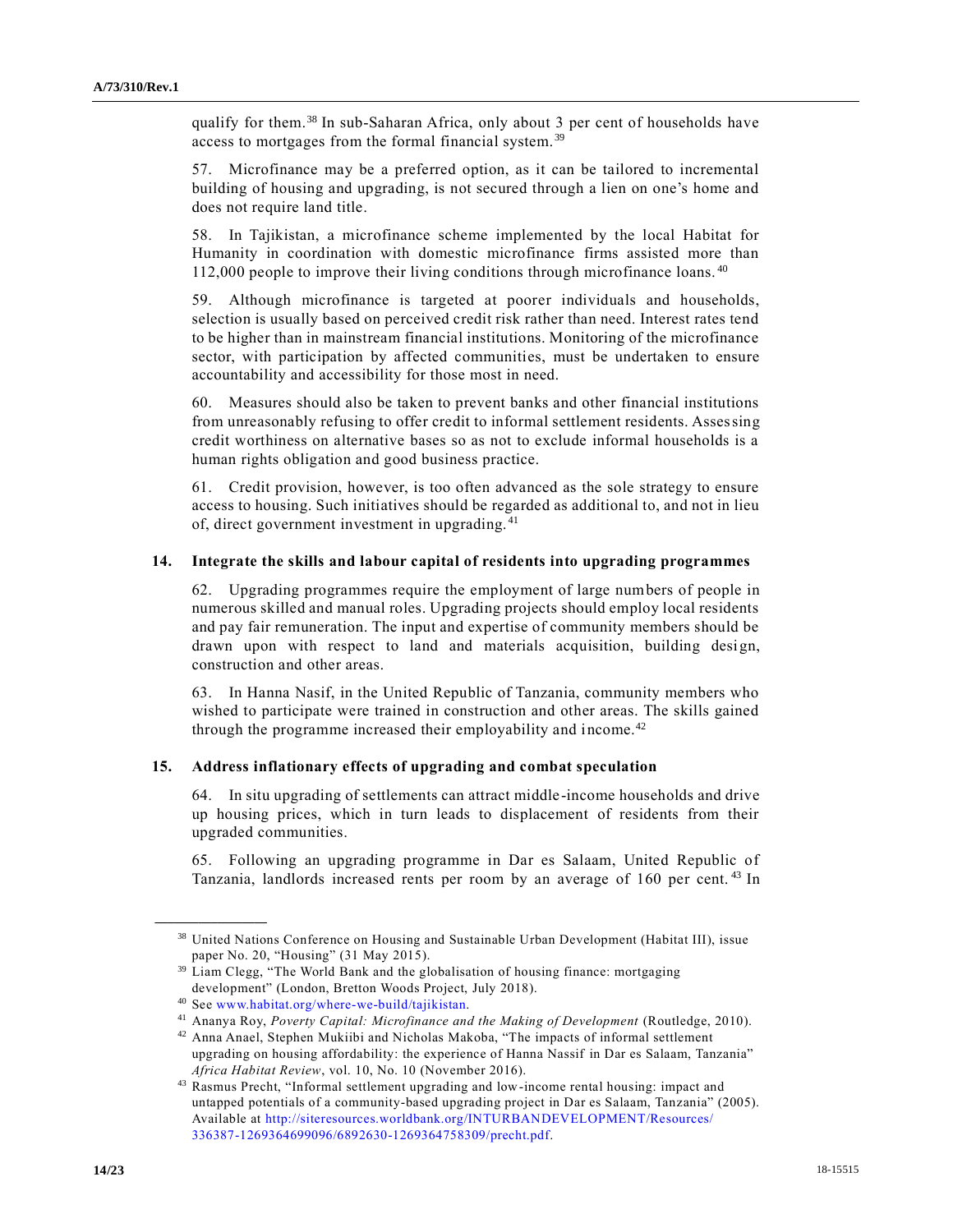Kibera, Kenya, studies have found that former residents have been unable to afford to purchase or pay monthly rents for new upgraded properties. <sup>44</sup>

66. Measures such as subsidies to assist with rental payments or purchase prices and caps on rental and sale prices must be put in place to ensure that housing in upgraded settlements remains affordable to residents and that speculation and profit-making from upgrading is curbed. Other measures could also include designating land on which upgrading occurs as a public asset, placing restrictions on who can purchase or rent upgraded housing and imposing time limits on when it can be sold.

#### **16. Upgrade refugee and humanitarian relief camps to ensure the right to housing**

67. Housing provided through humanitarian relief is often considered to be temporary when in fact the camps have become longer-term homes, akin to informal settlements. Residents live in temporary structures that are inadequate for longer-term occupancy and are often denied access to essential services such as electricity and sewerage.<sup>45</sup> The Zaatari refugee camp, housing close to 80,000 people, has been described as Jordan's fourth largest city, and yet residents, who are unlikely to be able to return to their homes of origin, continue to live in tents and caravans without access to basic services.<sup>46</sup>

68. Humanitarian relief provided on a long-term basis must be made fully compliant with the right to adequate housing and when relief camps become de facto informal settlements, they must be upgraded to meet standards applicable to longer-term housing.

#### **17. Address and prevent corruption**

69. With lack of governance structures, rule of law and oversight mechanisms, corruption among developers, the construction industry and public officials is a common challenge in upgrading schemes. The precarious legal status of many residents, combined with their general vulnerability, means that corruption often goes unchallenged. Corruption increases costs, discourages international assistance and damages the integrity of participation processes.

70. During the slum upgrading programme (KENSUP) in Soweto East in Nairobi, Kenya, 31 per cent of residents believed corruption would mean they would not benefit from the project. $47$ 

71. Measures must be put in place to prevent corruption at all stages of upgrading, from land acquisition, to tendering of contracts, to the allocation of upgraded housing units. Rigorous independent oversight of all aspects of the upgrading process, including all public-private partnerships, should be put in place and, where appropriate, communities should be afforded oversight and decision-making authority over resource allocation and anti-corruption measures.

<sup>44</sup> Bernardine Mutanu and Faith Nyamai, "Upgraded slum houses 'too expensive'", *Daily Nation*, Nairobi, 28 August 2013.

<sup>45</sup> See, for example, "15 minutes to leave: denial of the right to adequate housing in post-quake Haiti" (London, Amnesty International, 2015)

<sup>46</sup> Office of the United Nations High Commissioner for Refugees, Zaatari Refugee Camp February Factsheet. Available at [https://reliefweb.int/sites/reliefweb.int/files/resources/](https://reliefweb.int/sites/reliefweb.int/files/resources/%202018.02.04FACTSHEET-ZaatariRefugeeCampFEB2018.pdf)  [2018.02.04FACTSHEET-ZaatariRefugeeCampFEB2018.pdf.](https://reliefweb.int/sites/reliefweb.int/files/resources/%202018.02.04FACTSHEET-ZaatariRefugeeCampFEB2018.pdf)

<sup>47</sup> Rosa Flores Fernandez and Bernard Calas, "The Kibera Soweto East Project in Nairobi, Kenya", Institut français de recherche en Afrique, Nairobi (2011).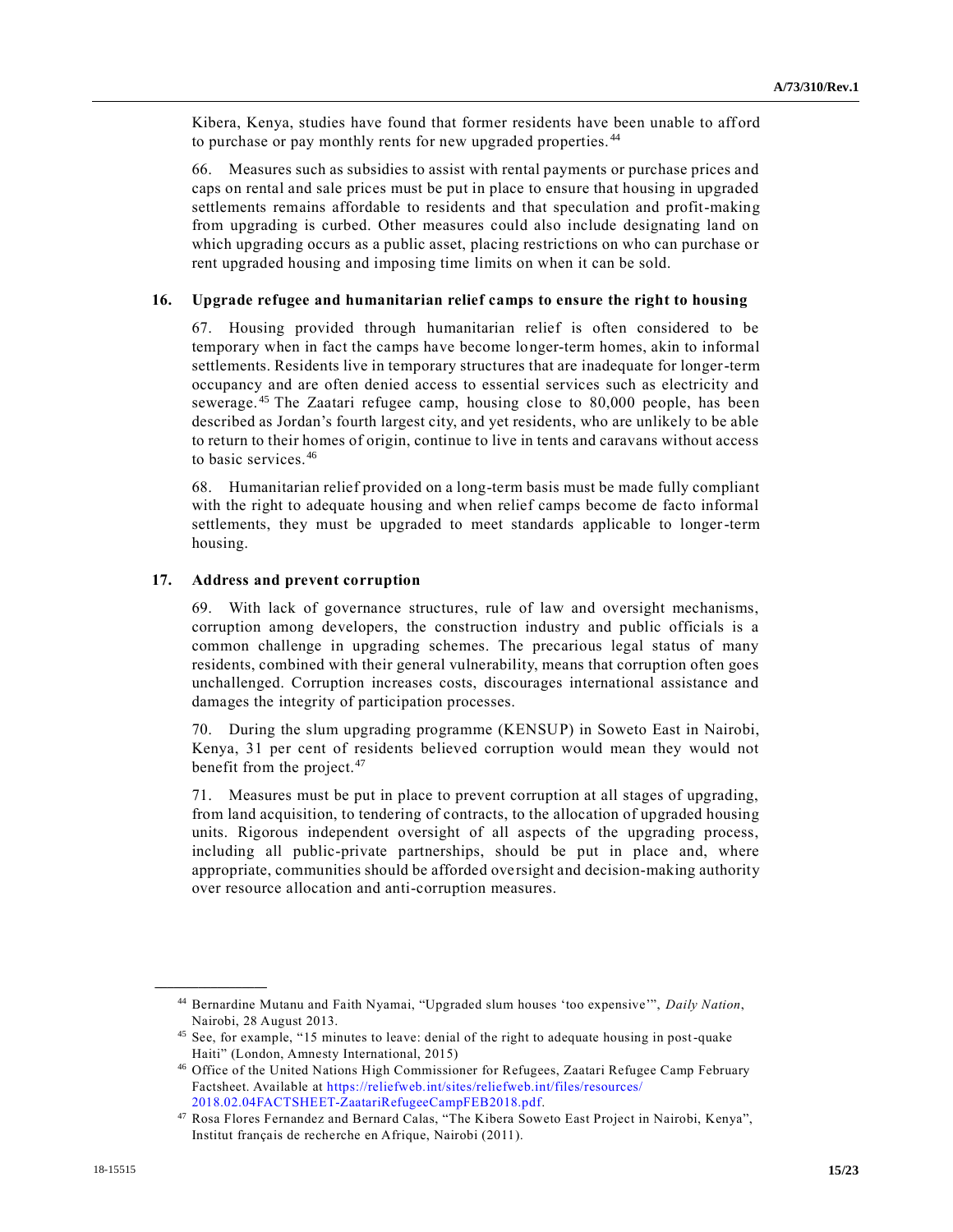## **B. Right to participation and inclusion**

## **18. Recognize and implement participation of residents as a right at all stages of the upgrading process**

72. Fundamental to all relocation strategies is the right of residents to participate. This is both a legal requirement and an operational necessity. Failure to involve residents in relocation planning and implementation means the residents' understandings of challenges and their vital input on how to address them will be lost. Residents' full participation in upgrading programmes builds local capacity for governance, promotes resourcefulness, efficiency, adaptation to local conditions and local ownership and ensures the achievement of sustainable results.<sup>48</sup>

73. The right to participation should be protected in law through constitutional or legislative provisions, as in the Constitution of Kenya.<sup>49</sup> The right to participate must be ensured from the earliest stage of designing and planning through to implementation, monitoring and evaluation. <sup>50</sup>

74. The right to participate should be implemented in a clear and precise manner, and must ensure engagement with actual residents, and not just owners or informal landlords. Where appropriate, a formal, binding community engagement agreement should be negotiated with residents establishing when and how the community will be engaged at each stage of the process.

75. The Makhaza community in South Africa was able to rely on a formal agreement reached with the City of Cape Town to successfully reverse the City's decision to refuse to provide enclosures for privacy in newly installed communal toilets. <sup>51</sup>

## **19. Establish community-based processes for democratic decision-making**

76. Participation in upgrading requires democratic processes through which the community can make collective decisions. These processes should facilitate community meetings, the appointment of spokespersons and effective sharing of information.

77. The "people's process" implemented in Kabul ensures community leadership and control over the upgrading process with an organizational structure that engages different levels of government. At the community level, local residents elect community development councils responsible for the selection, design, implementation and maintenance of the projects. At the municipal level, the City trains staff to work alongside residents in implementing and completing upgrading. <sup>52</sup>

78. Participation in upgrading should include engagement with existing community structures and organizations where these are considered by the community to be legitimate and representative. <sup>53</sup>

<sup>48</sup> South Africa, Development Action Group, Department of Human Settlements and Housing Development Agency, "Participatory action planning for informal settlement upgrading" (2015); and National Upgrading Support Programme, "NUSP resource kit, part 3: building partnerships".

<sup>49</sup> Constitution of Kenya, art. 10(2)(a).

<sup>50</sup> United Nations, guiding principles on extreme poverty and human rights, foundational principles, para. 38.

<sup>51</sup> South Africa, Western Cape High Court, *Beja and Others v. Premier of the Western Cape and Others*, Case No. 21332/10, 29 April 2011.

<sup>52</sup> Haroon Nazire and others, "Effects of informal settlement upgrading in Kabul City, Afghanistan: a case study of Afshar area", *Current Urban Studies*, vol. 4, No. 4 (28 December 2016).

<sup>53</sup> Promoting Legal Empowerment in Informal Settlements: Recommendations and Lessons Learned, International Development Research Centre, Africa -Latin America Partners Workshop, Quito, Ecuador, 26 and 27 March 2018.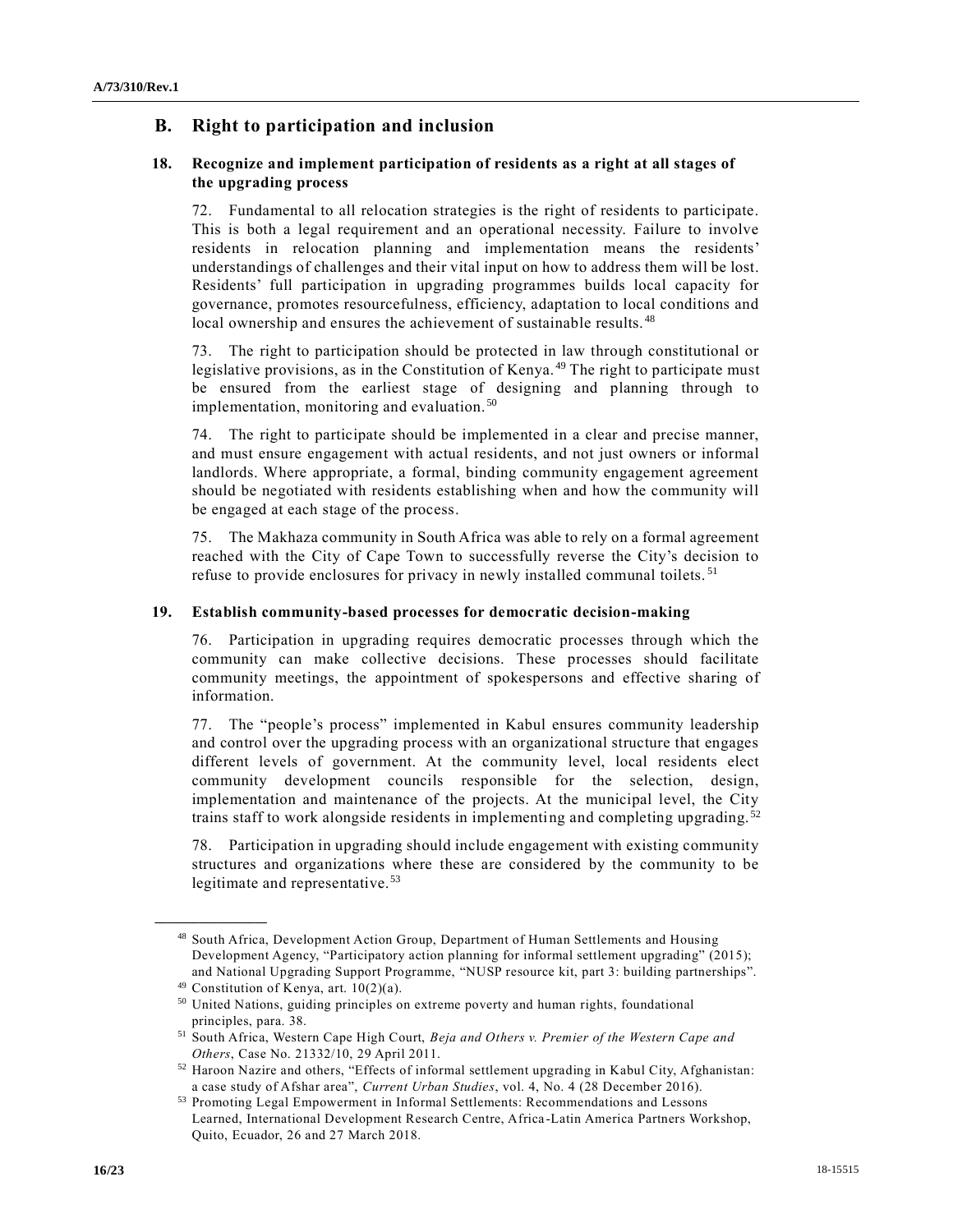#### **20. Ensure access to information and provide resources for community advocates**

79. In order to exercise their right to participate, residents must be provided with accessible information regarding the upgrading process, including relevant laws and information about their rights. Advocates, chosen by the community, should be provided with necessary resources so they can advise communities on what is at stake and assist in ensuring effective community oversight. <sup>54</sup> Professionals should be provided with training in community engagement and accountability. Resources and disbursements for expenses should be provided to support the participation of residents. <sup>55</sup> Remuneration should also be available to residents, chosen by the community, who play particular leadership roles.

## **21. Document the unique profile of each community, linking upgrading to historical struggles for rights**

80. Residents of informal settlements should be supported in documenting the history of their settlement. Planners and development partners need to consider informal settlements not only as geographically but also as historically defined communities, considering how and why the site was chosen, what claims have been made by residents and other parties, and how the right to housing is understood by those who live there.<sup>56</sup>

81. Demographic information should be gathered to build a complete picture of the community and the needs of residents, including detailed maps of the settlement, numbers of households and individuals, tenure status (including informal renters), means of livelihood, housing expenditure, service provision status and local governance structures.<sup>57</sup>

82. The Shack Dwellers Federation of Namibia has gone door-to-door to profile the location and history of settlements and their access to services, demographics and organization structures.<sup>58</sup> United Cities and Local Governments, Slum Dwellers International and the Cities Alliance have launched a global campaign, called "Know Your City" whereby city residents themselves collect citywide informatio n regarding informal settlements. To date it has profiled 7,714 settlements in 224 cities. <sup>59</sup>

#### **22. Ensure full inclusion of women in all aspects of upgrading programmes**

83. Although women often assume leadership roles within informal communities in relation to housing and social needs, they are frequently excluded from formal engagement with governments and developers. And yet, it is their ability to share their specific experiences and insights that makes their participation vital to successful upgrading. Women and girls must be supported in assuming key leadership roles and equal participation.

84. In the Caracas Slum Upgrading Project, women were offered training on such issues as rights, leadership and domestic violence and took an active role in

<sup>54</sup> Ruth McLeod, "Building effective relationships with the urban poor and government", Comic Relief Literature Review, People Living in Urban Slums International Grants Programme (June 2011).

<sup>&</sup>lt;sup>55</sup> "Acuerdo por la urbanización de las villas" (see footnote 9).

<sup>56</sup> Promoting Legal Empowerment in Informal Settlements.

<sup>57</sup> National Upgrading Support Programme, "NUSP resource kit, part 1: understanding your informal settlement".

<sup>58</sup> See [https://sdfn.weebly.com/background.html.](https://sdfn.weebly.com/background.html)

<sup>59</sup> See [http://knowyourcity.info/explore-our-data/.](http://knowyourcity.info/explore-our-data/)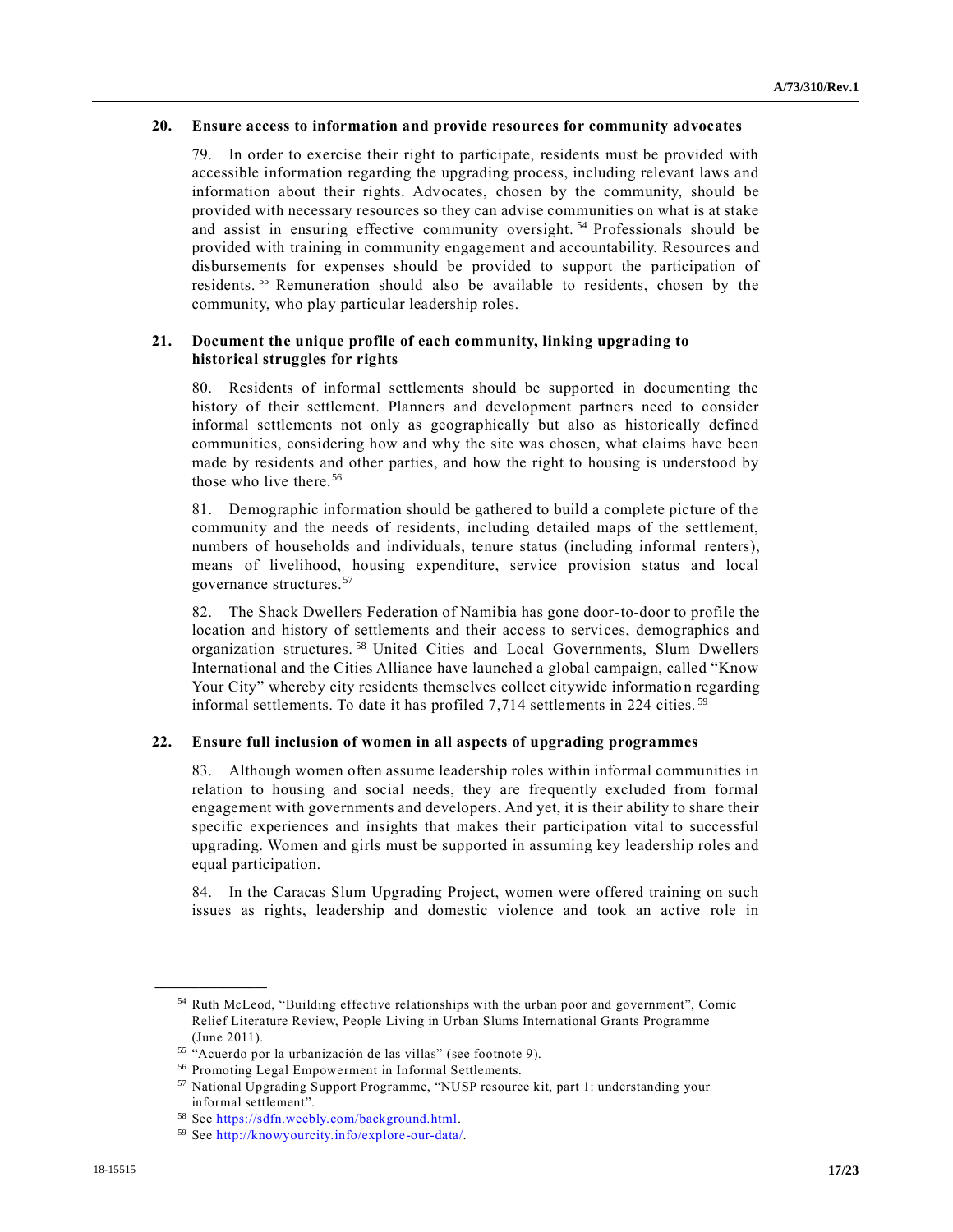consultations, construction work and supervising projects, including in paid roles as project staff.<sup>60</sup>

## **C. Monitoring and access to justice**

## **23. Establish an independent participatory body to monitor progress and hear complaints**

85. Proper monitoring of progress and ensuring accountability with regard to goals and timelines is a critical component of rights compliant upgrading. A delegated body or individual, such as an upgrading ombudsperson or community oversight panel should be established to ensure independent, fair and impartial assessment of progress.

86. Complaints procedures should be established to hear directly from residents about problems, ensure respect for their rights and implement rights-based dispute resolution procedures.

87. Monitoring bodies must have access to relevant information and data, disaggregated based on group demographics. They should have resources and capacities to conduct community surveys, monitor activities, meet with residents, staff and managers, and convene public hearings. Reports, recommendations or decisions should be published publicly in accessible formats. All levels of government should be required to respond promptly to recommendations or concerns of monitoring bodies.

## **24. Guarantee access to justice for human rights claims through community-based adjudication**

88. In order to ensure that upgrading plans are implemented in a rights-compliant manner, residents need to be aware of their rights and have avenues through which they are able to claim and enforce them. In many settlements, alternative modalities of justice, including traditional and indigenous practices and community -based mechanisms, are more accessible than formal courts — often operating directly within the communities they serve and adjudicated by local people who hold the trust of residents. Certain issues such as unit allocation or accommodation of disability may be more effectively adjudicated through local procedures.

89. It is essential that informal justice processes are in place to review project design, implementation and outcomes and ensure that all actors — public and private — are held accountable to standards of rights-compliant decision-making.

90. Community-based adjudication of land and housing issues has been used effectively in informal settlements in Ghana and other countries.<sup>61</sup> In Thailand, respected monks have played a role in adjudicating disputes. Justice and Empowerment Initiatives in Nigeria trains and provides resources to community based paralegals to work directly in their own informal settlements, teaching other residents about their legal rights, assisting in the preparation of legal claims and establishing mediation and negotiation to resolve disputes. <sup>62</sup>

<sup>60</sup> United Nations Human Settlements Programme, *State of Women in Cities 2012–2013: Gender and the Prosperity of Cities*.

<sup>61</sup> Anthony Arko-Adjei, *Adapting land administration to the institutional framework of customary tenure: the case of peri-urban Ghana* (Amsterdam, Delft University Press, 2011).

<sup>62</sup> Moyosore Arewa, Janelle Deniset and Nicole Gladstone, "Final Capstone report: global experience promoting access to justice, voice and livelihoods in informal urban settlements" (International Development Research Centre, 2017).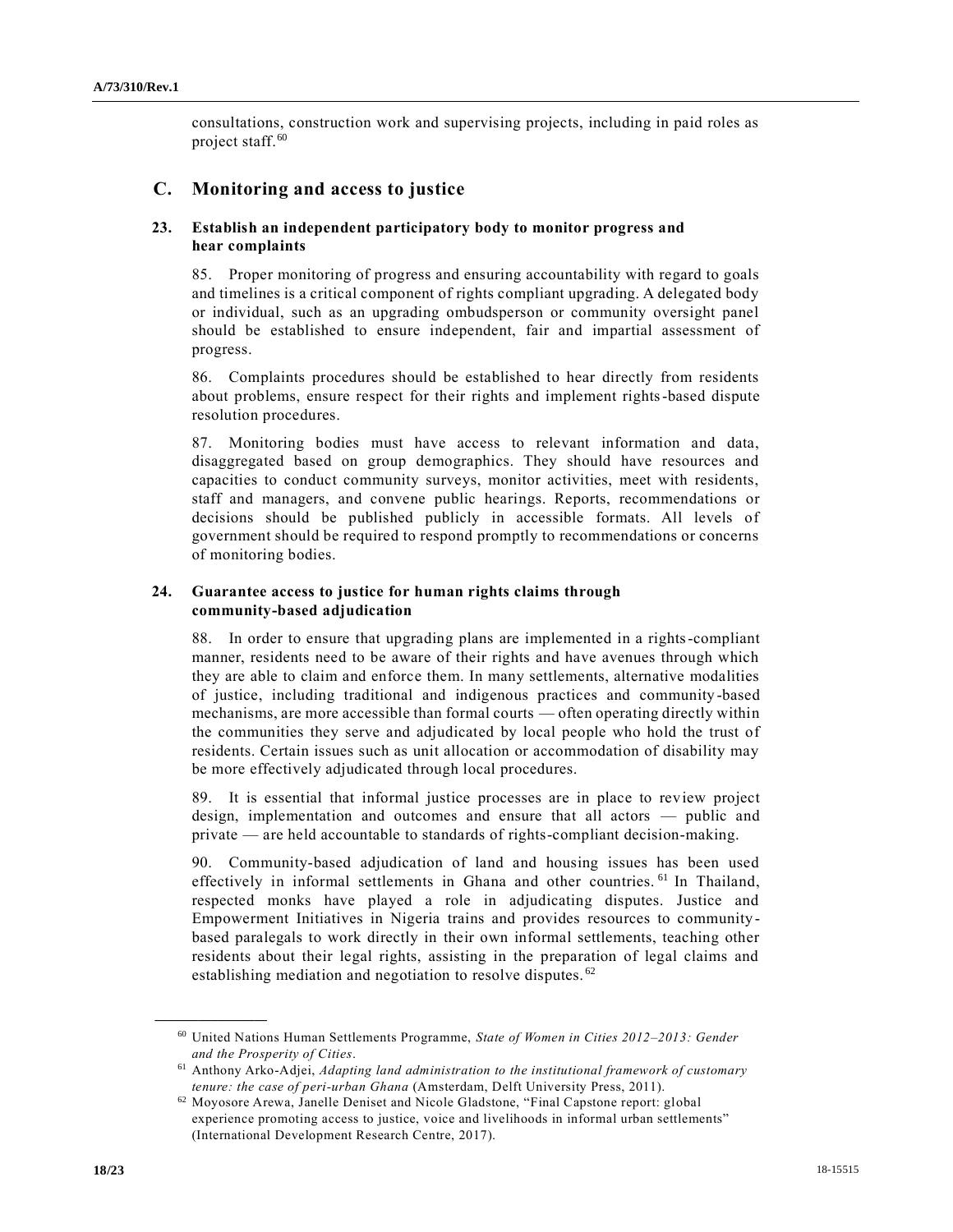#### **25. Take necessary measures to ensure that the judicial system protects the rights of informal settlements**

91. Major initiatives are required in all countries to enhance the capacity and commitment of courts, tribunals, human rights institutions, ombudspersons and other bodies to protect and enforce the right to housing of informal settlement residents. Judges, tribunal members and administrative decision-makers should be trained in the right to housing under international and comparative human rights law as it applies to upgrading of informal settlements.

92. Courts and tribunals must rigorously apply the prohibition of forced eviction and uphold the requirement of meaningful engagement with residents. They must hold governments accountable to all components of the obligation to progressively realize the right to housing in informal settlements. They should encourage and hear systemic claims related to, among other things: inadequate budgetary allocations; failure to comply with timelines or to meet agreed upon goals; inadequate engagement or collaboration with communities; and failure to consider the needs of marginalized groups within settlements. Courts and tribunals should be authorized to remain seized of matters and to require regular reports on progress and outcomes until the desired outcome is reached. Alternatively, courts may consider delegating oversight to an independent body such as an ombudsperson or a human rights institution with respect to the implementation of remedial orders.

93. States must make concerted efforts to address barriers to access to justice experienced by informal settlement residents. Measures should include: (a) enabling courts to convene public hearings in locations close to residents so as to reach remote communities; $63$  (b) training judges, law clerks and lawyers to work more effectively with informal residents; (c) allocating special funds to law schools to offer courses on legal advocacy in informal settlements; (d) supporting legal advocacy organizations to work with residents; (e) ensuring legal aid is available; (f) establishing procedures for amicus and public interest litigation to address systemic issues;  $(g)$  ensuring that national human rights institutions have a mandate and resources to work with residents of informal settlements in claiming and enforcing their right to housing; and (h) providing for early intervention, interim orders and injunctive relief to address urgent circumstances, particularly when forced evictions may occur.

94. In the Philippines, the Alternative Law Group represents a large network of organizations working at the community level to identify barriers in the justice system faced by residents of informal settlements. The Group advocates for systemic change to the justice system by working with law schools, the Supreme Court, the Department of Justice, the Commission on Human Rights, the police and the legal and judicial community.<sup>64</sup>

## **D. Informal settlements and the environment**

#### **26. Assess and respond to environmental risks posed to informal settlements**

95. People are frequently driven to live in informal settlements by environmental factors such as natural disasters, climate change and environmental degradation, but the settlements to which they migrate also place them at increased environmental

<sup>63</sup> Jane Weru, Waikwa Wanyoike and Adrian di Giovanni, "Confronting complexity: using action research to build voice, accountability, and justice in Nairobi's Makuru informal settlements" in J. Wouters and others (eds.), *Improving Delivery in Development: The Role of Voice, Social Contract, and Accountability* (World Bank Legal Review, Vol. 6, 2015).

<sup>64</sup> See [http://www.alternativelawgroups.ph/index.php/about-us/partnerships-and-linkages.](http://www.alternativelawgroups.ph/index.php/about-us/partnerships-and-linkages)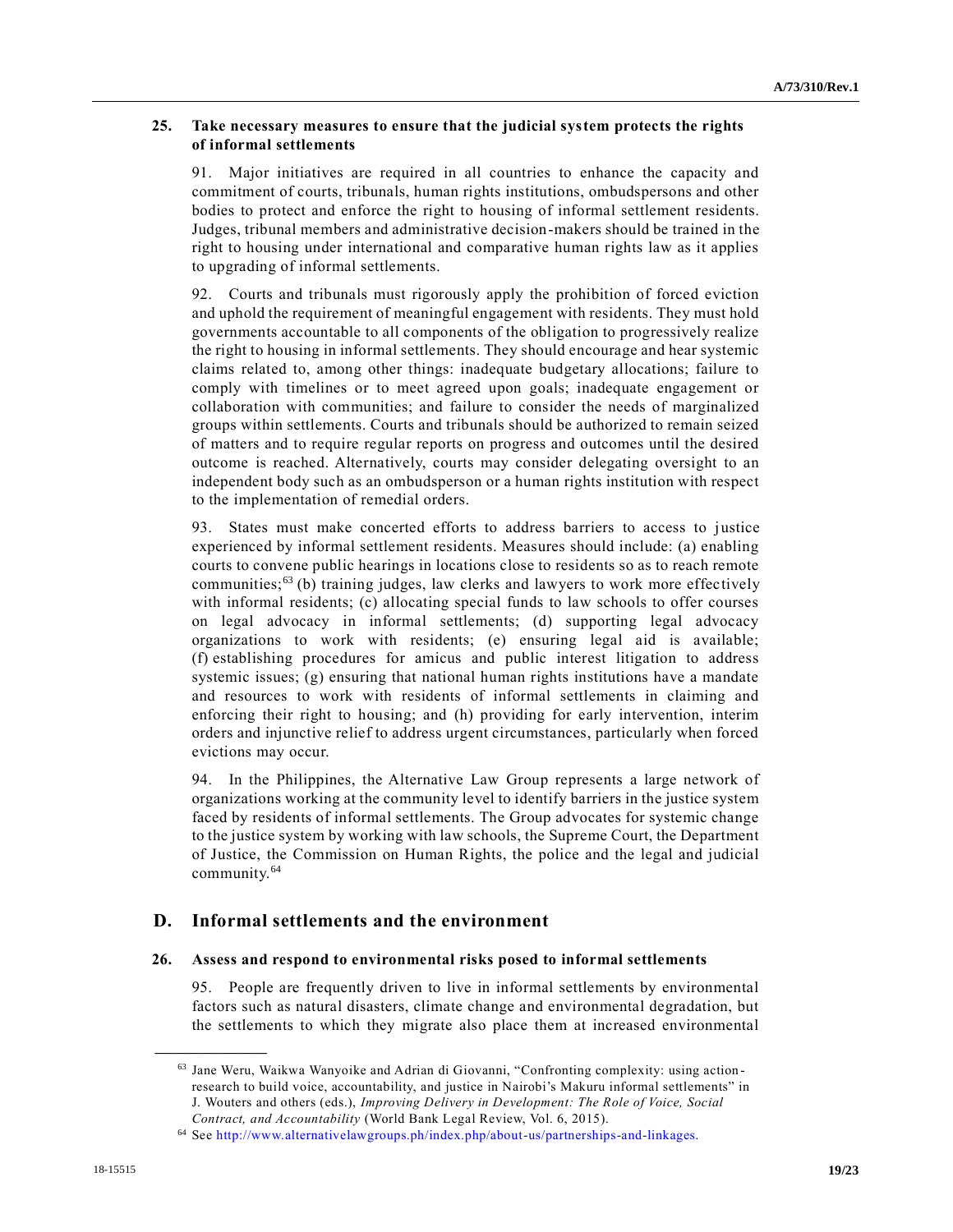risks. Land that is vulnerable to flooding, storm surges, mudslides, earthquakes or other natural disasters, or contaminated with industrial waste, is more likely to be vacant and its use is less likely to be contested by development interests. <sup>65</sup> Without adequate economic, material and technical resources, residents of informal settlements are unable to construct homes that are capable of withstanding harsh weather conditions and disasters.<sup>66</sup> When natural disasters strike, death tolls are vastly higher in informal settlements than they are in formal areas and the health consequences of environmental degradation and pollutants in informal settlements are severe.<sup>67</sup>

96. It is essential that the full scope of all the environmental risks faced by informal settlements be assessed, drawing on the knowledge of inhabitants or experts hired on their behalf, since they are more familiar with the environment in which they live and have often adopted risk management practices.<sup>68</sup>

97. Where settlements exist in areas at risk from natural disasters, States should designate these areas for immediate and effective disaster risk management measures, tailoring approaches to suit the specific needs of the community.<sup>69</sup> States should not, however, use risk management as an excuse for unnecessary displacement. Where relocation and resettlement to a nearby site is necessary for the protection and safety of residents, this should be accomplished through collaboration and agreement, as described above.

98. The Bang Bua settlement in Thailand was prone to flooding from a canal. Officials coordinated with residents to prevent construction in the worst affected areas, improve the structural safety of buildings and provide increased access to the community in times of high water. In 2011 the defences proved able to withstand the widespread flooding following Typhoon Nock-ten and Bang Bua was the least affected settlement in Bangkok. <sup>70</sup>

### **E. International cooperation and development assistance**

## **27. Ensure that all upgrading projects supported by international financial institutions and development cooperation agencies adhere to human rights standards**

99. International financial institutions and development banks, such as the World Bank and the Asian Infrastructure Investment Bank, play a significant fi nancial and policy role in housing improvement schemes for residents of informal settlements. These actors have gradually shifted away from a slum clearance approach to one that generally supports in situ solutions and participation of affected communities in the design and implementation of urban renewal projects. They do not, however, sufficiently reference the right to adequate housing and its application to upgrading projects.

<sup>65</sup> Matthew Abunyewah, Thayaparan Gajendran and Kim Maund, "Profiling informal settlements for disaster risks", 7th International Conference on Building Resilience, 2017.

<sup>66</sup> Submission of Socio-Economic Rights Institute of South Africa for the present report.

<sup>67</sup> See United Nations Office for Disaster Risk Reduction, *Global Assessment Report on Disaster Risk Reduction*, chap. 4 (United Nations, Geneva, 2009).

<sup>68</sup> David Satterthwaite and others, "Responding to climate change in cities and in their informal settlements and economies", International Institute for Environment and Development, Marc h 2018.

<sup>69</sup> Abunyewaha and others, "Profiling informal settlements for disaster risks".

<sup>70</sup> Asian Disaster Preparedness Center, *Integrating Disaster Risk Management into Urban Management* (Bangkok, Disaster Risk Management Practitioners Handbook Series, 2013).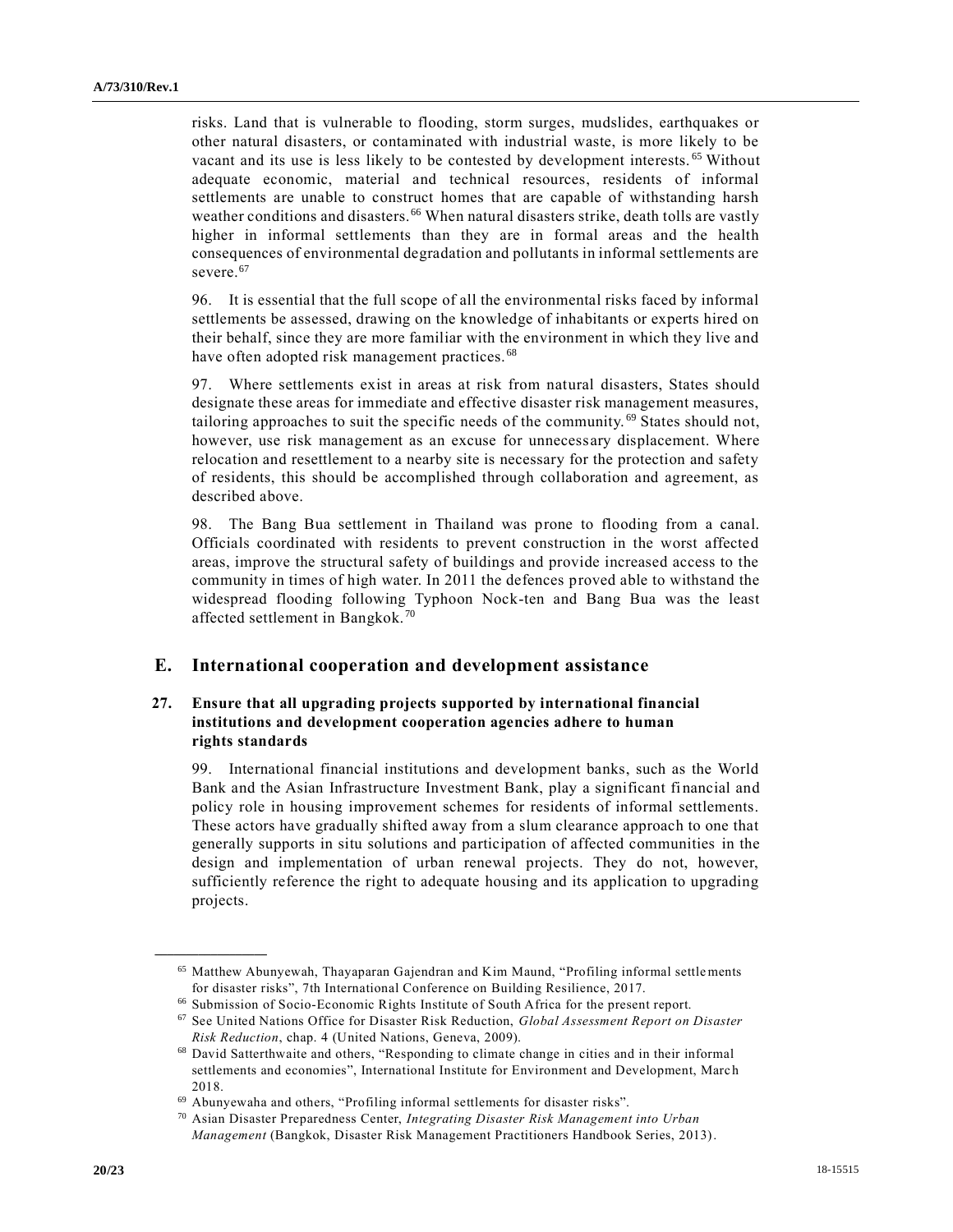100. International financial institutions have in recent years also moved away from direct assistance to the poorest households and instead supported mortgage financing for homeownership. This approach has been shown to deny benefits to the residents of informal settlements who most need assistance. <sup>71</sup>

101. The Special Rapporteur continues to hear that residents are not meaningfully engaged in upgrading and that safeguards provided by international financial institutions and development banks are ignored in favour of weak domestic processes. Complaint mechanisms rarely require or ensure compliance with the right to housing, vary in terms of accessibility and independence and have generally produced disappointing results as far as ensuring effective remedies for complainants.<sup>72</sup>

102. Many development cooperation agencies have failed to adopt human rights compliant safeguards and approaches and few explicitly reference the right to housing. The result has been that resettlement and compensation schemes are often insufficient or not adhered to by implementing partners.<sup>73</sup>

103. Development agencies should only fund and implement informal settlement improvement projects if they are undertaken in strict compliance with international human rights law and principles, as elucidated in these recommendations. Funding to governments must be made contingent on compliance with these human rights standards and procedures should be in place ensure immediate responses from governments when human rights are threatened.

104. International financial institutions and development agencies should review programmes to ensure that a focus on mortgage financing does not deny benefits to those most in need. A robust and timely complaints mechanism for any upgrading project must be accessible to all residents for a review of any decision taken that may be contrary to their human rights.

## **F. Violence and crime**

**\_\_\_\_\_\_\_\_\_\_\_\_\_\_\_\_\_\_**

### **28. Recognize informal settlement residents engaged in claiming the right to housing as human rights defenders**

105. It is unfortunately common for police, security forces and other hired personnel to use force and violence, including with weapons, when informal settlement residents resist forced eviction or are otherwise claiming their right to housing through protest.<sup>74</sup>

106. Those who resist forced eviction and claim their right to housing must be treated as human rights defenders by government authorities and security forces and the international community should respond accordingly when their rights are violated. If police or security personnel are required to use force for other reasons, the principles of necessity and proportionality need to be respected and they must conduct their operations in line with human rights standards, respecting and protecting the

 $71$  Clegg, "The World Bank and the globalisation of housing finance".

<sup>72</sup> C. Daniel and others (eds.) *Glass Half Full? The State of Accountability in Development Finance* (Amsterdam, Centre for Research on Multinational Corporations, January 2016). Available at [www.glass-half-full.org.](http://www.glass-half-full.org/)

<sup>73</sup> See World Bank/Organization for Economic Cooperation and Development, *Integrating Human Rights into Development: Donor Approaches, Experiences, and Challenges*, 2nd ed. (Washington, D.C., 2013).

<sup>74</sup> Nation Nyoka and Dennis Webster, "Metro police fire rubber bullets at residents in Ekurhuleni's Good Hope settlement", *Daily Maverick*, 18 May 2018; Amnesty International, "'Just move them': forced evictions in Port Harcourt, Nigeria", 28 October 2010; Dom Phillips and Júlio Carvalho, "Police operation in Rio favela leaves at least eight people dead", *The Guardian*, 25 March 2018.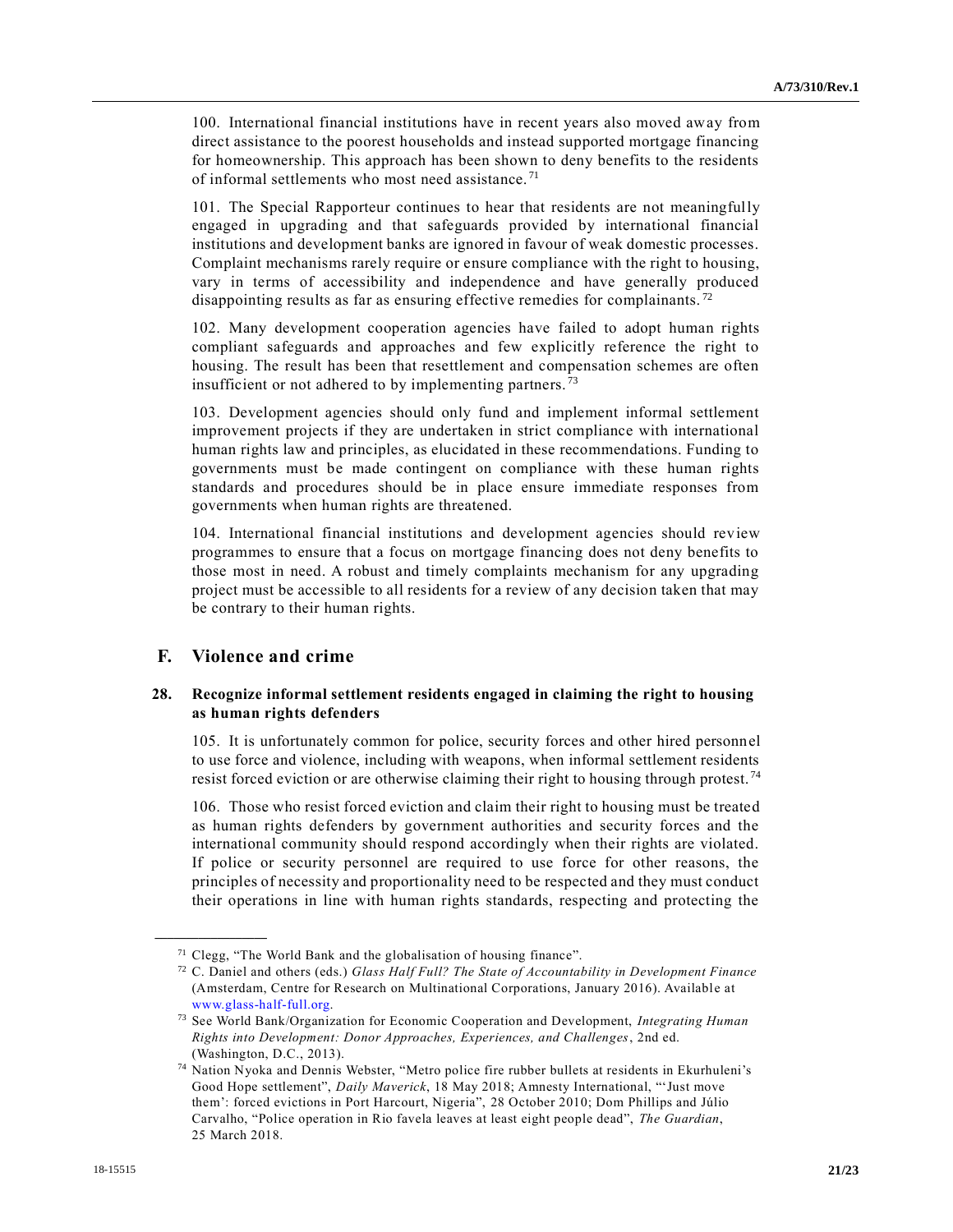rights of informal settlement residents and their property. <sup>75</sup> Where excessive force is used against informal settlement residents, the situation must be referred to an independent and impartial panel for investigation and remedy. <sup>76</sup>

## **29. Investigate and prevent violence against women and girls**

107. Women and girls living in informal settlements are at much greater risk of experiencing gender-based violence than the general female population.<sup>77</sup> Toilets, water and other services are often located at some distance from homes, and insecure houses and lack of electricity and resultant dark walkways put women and girls at increased risk of violence and sexual assault. <sup>78</sup> Extreme poverty, destitution, overcrowding and long-term unemployment are contributing factors to violence against women. Women rarely have access to emergency shelters for protection from domestic violence in informal settlements.

108. Women should be involved in identifying and immediately implementing priority measures to address violence and to ensure that all upgrading addresses their safety and security risks.

109. Procedures must also be implemented to provide support for women reporting violence and sexual assault, so as to ensure their safety, including the provision of emergency shelters.

## **30. Ensure adequate protection of informal settlement inhabitants from hate-based crime**

110. People living in informal settlements are often subjected to terrible acts of violence on the basis of their perceived membership in a particular racial, social, cultural or religious group. Hate-based attacks have led to the destruction of homes and property, physical injuries and death. <sup>79</sup> Police and security forces often fail to adequately protect residents and may serve to perpetuate hatred as a result of their own discriminatory stereotypes. <sup>80</sup>

111. Police and security forces must receive human rights training and education to address discriminatory stereotypes and authorities must work in conjunction with residents to implement effective responses to hate -based crime.

## **G. Business and human rights**

**\_\_\_\_\_\_\_\_\_\_\_\_\_\_\_\_\_\_**

## **31. Redirect private investment in housing and real estate to support upgrading and create affordable housing**

112. It is clear that the Sustainable Development Goals cannot be met by Governments alone and that private investment will play a significant role. It has been

<sup>75</sup> Guidelines on development-based evictions, paras. 47–51.

<sup>76</sup> See Stuart Casey-Maslen, *Use of Force in Law Enforcement and the Right to Life: the Role of the Human Rights Committee*, Academy In-brief No. 6 (Academy of International Humanitarian Law and Human Rights, Geneva, November 2016).

 $77$  Elizabeth Swart, "Gender-based violence in a Kenyan slum: creating local, woman-centered interventions", vol. 38, No. 4, *Journal of Social Service Research* (April 2012).

<sup>78</sup> Submission of Socio-Economic Rights Institute of South Africa for the present report.

<sup>79</sup> Office of the United Nations High Commissioner for Human Rights, "Ukraine: Act now to stop systematic persecution of Roma minority in 'alarming' attacks, say UN experts", 28 July 2018; "Ukraine's Roma under attack in wave of hate crimes, *The Express Tribune*, 1 July 2018; submission of Associazione 21 Luglio Onlus for the present report.

<sup>80</sup> Report of the "Dialogue on human rights and policing", hosted by the African Policing Civilian Oversight Forum in cooperation with the South African Human Rights Commission, 28 and 29 April 2016.